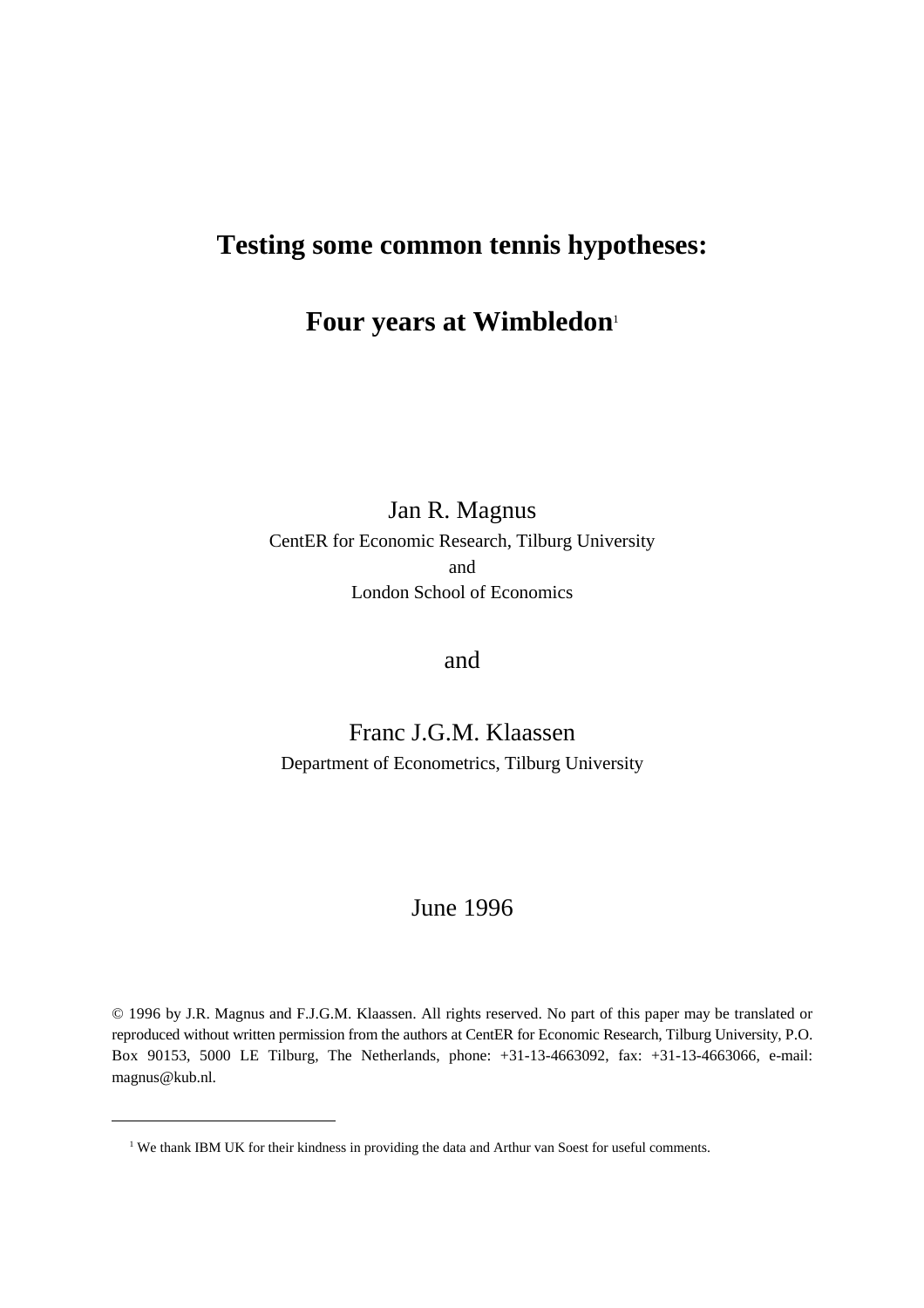## **Abstract**

In this paper we investigate the truth (more often the untruth) of seventeen commonly heard statements about tennis. We base our analysis on point-by-point data of almost 500 singles matches played at Wimbledon, 1992-1995. The seventeen hypotheses under consideration are:

- 1 A player is as good as his/her second service;
- 2 There exists a psychological advantage to serve first in a set;
- 3 Few breaks occur during the first few games in a match;
- 4 Serving with new balls provides a slight advantage;
- 5 In the 1995 Wimbledon Championships softer balls were used than in previous years. This has resulted in less service dominance;
- 6 After a double fault most players make sure their next first service is in;
- 7 An ace is worth more than one point;
- 8 Good players make sure their first service is in at game point or break point;
- 9 The real champions play their best tennis at the big points;
- 10 The 7th game is the most important game in the set;
- 11 All points are equally important;
- 12 After breaking your opponent's service there is an increased chance that you will loose your own service;
- 13 After missing break points in the previous game there is an increased chance that you will loose your own service;
- 14 After winning a set there is an increased chance that you will loose the first game in the next set;
- 15 One break is enough to win the set;
- 16 In long matches the dominance of the service decreases;
- 17 In the final set the player who has won the previous set has the advantage.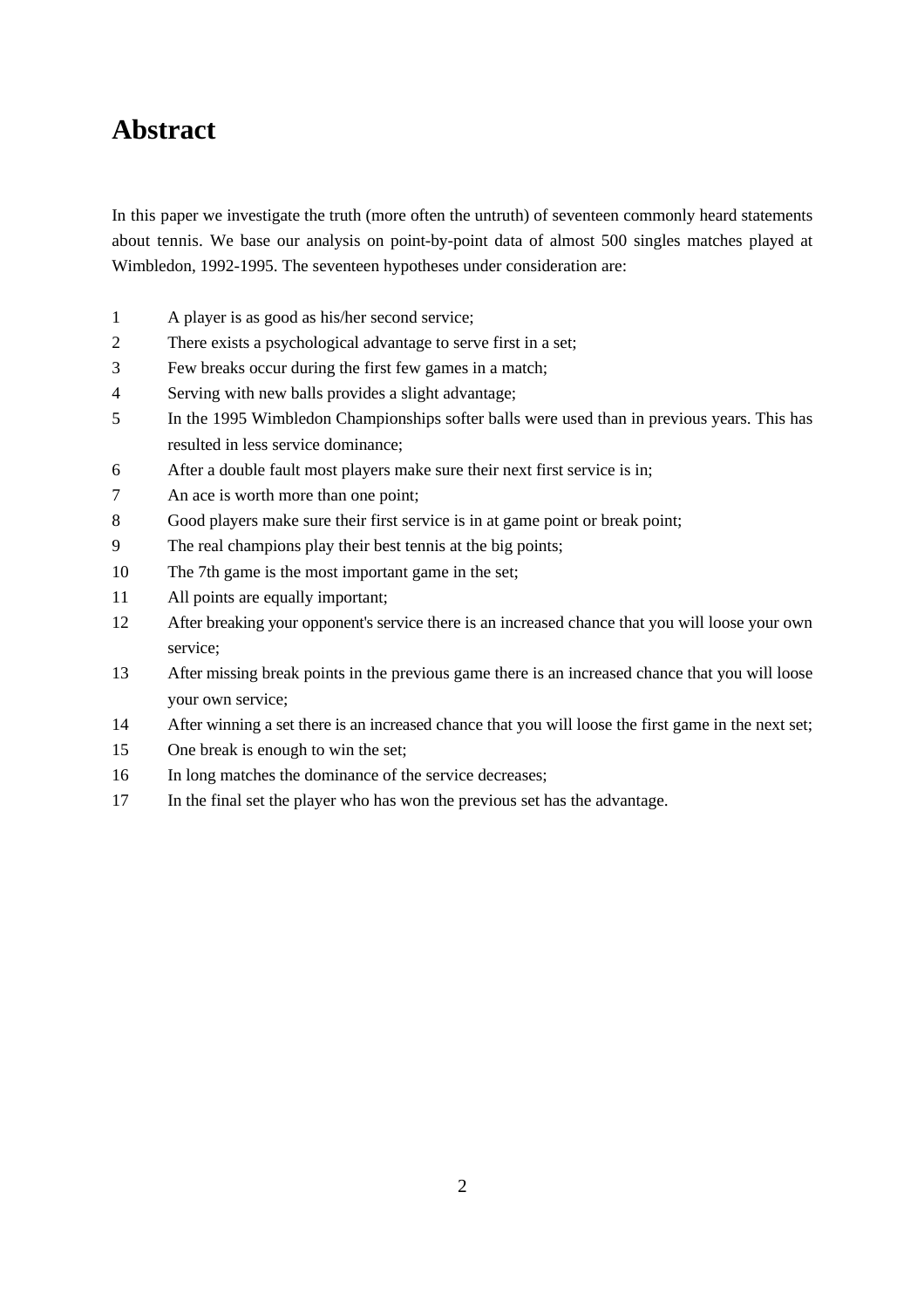## **1 Introduction**

The All England Croquet Club was founded in the Summer of 1868. Lawn tennis was first played at The Club in 1875, when one lawn was set aside for this purpose. In 1877 The Club was re-titled The All England Croquet and Lawn Tennis Club and the first tennis championship was held in July of that year. Twenty-two players entered the event which consisted of men's singles only. Spencer Gore became the first champion and won 12 guineas and the Silver Challenge Cup. In 1884 the ladies' singles event was held for the first time. Thirteen players entered this competition and Maud Watson became the first ladies' champion receiving 20 guineas and a silver flower basket. (William Renshaw, the 1884 men's singles champion received 30 guineas and the Challenge Cup.) In 1922 The Championships moved from Worple Road to its current location at Church Road.<sup>2</sup> For more than a century The Championships at Wimbledon have been the most important event on the tennis calender. Currently both the men's singles (MS) and the ladies' singles (LS) event are restricted to 128 players of which 16 are seeded.

Because of television broadcasts, tennis has become a sport which is viewed by millions all over the world. Many have ideas about tennis. In particular, most commentators hold strong ideas about, for instance, the advantage of serving first in a set, the advantage of serving with new balls, and the special ability of top players to perform well at the "big" points. In this paper we shall investigate the truth (or more often the falsity) of seventeen such hypotheses.<sup>3</sup> The hypotheses under consideration are:

- 1 A player is as good as his/her second service;
- 2 There exists a psychological advantage to serve first in a set;
- 3 Few breaks occur during the first few games in a match;
- 4 Serving with new balls provides a slight advantage;
- 5 In the 1995 Wimbledon Championships softer balls were used than in previous years. This has resulted in less service dominance;
- 6 After a double fault most players make sure their next first service is in;
- 7 An ace is worth more than one point;
- 8 Good players make sure their first service is in at game point or break point;
- 9 The real champions play their best tennis at the big points;
- 10 The 7th game is the most important game in the set;
- 11 All points are equally important;
- 12 After breaking your opponent's service there is an increased chance that you will loose your own service;
- 13 After missing break points in the previous game there is an increased chance that you will loose your own service;

 $2$  See Riddle (1988) and Little (1995) for some historical details.

<sup>&</sup>lt;sup>3</sup> Magnus and Klaassen (1996) considered three of the seventeen hypotheses in a preliminary analysis.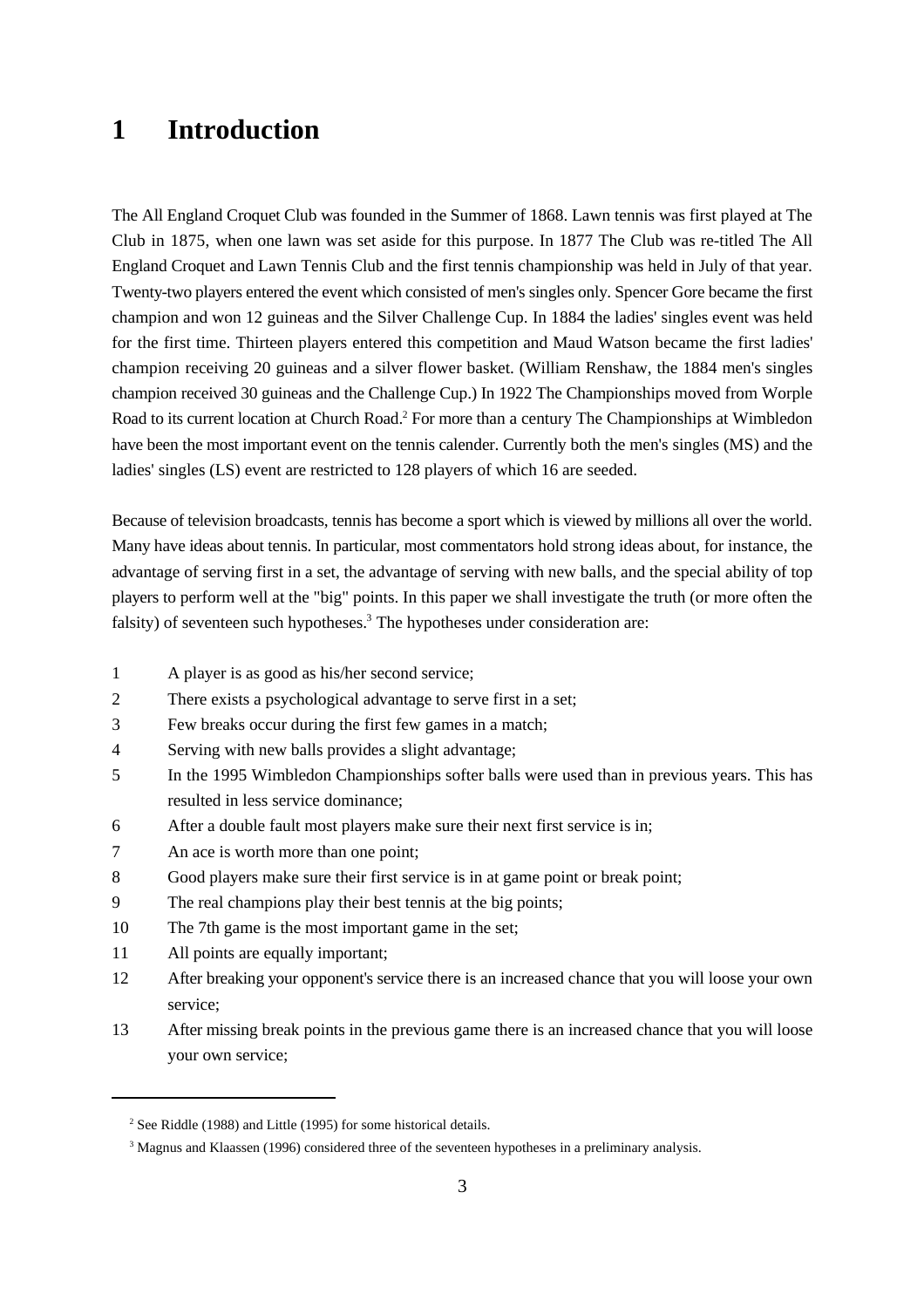- 14 After winning a set there is an increased chance that you will loose the first game in the next set;
- 15 One break is enough to win the set;
- 16 In long matches the dominance of the service decreases;
- 17 In the final set the player who has won the previous set has the advantage.

A match at Wimbledon in the men's singles lasts, say, two-and-a-half hours. The effective time-in-play for one point is about 5 seconds. With 6 points per game, a game lasts 30 seconds. With 10 games per set, a set lasts 5 minutes. With 4 sets per match, a match lasts only 20 minutes. The remaining two hours and ten minutes are to be filled by the commentators. It follows that they play a major part in the broadcast. But are the *idées reçues* of the commentators correct? This is what we shall find out in this paper.

In Section 2 we discuss the data and test Hypothesis 1. Section 3 deals with the advantage, if any, of serving first in a set (Hypotheses 2 and 3). Section 4 discusses the effect of (new) balls (Hypotheses 4 and 5). "Big points" are under investigation in Section 5 (Hypotheses 6-11), breaks in Section 6 (Hypotheses 12-15), and the final set in Section 7 (Hypotheses 16 and 17).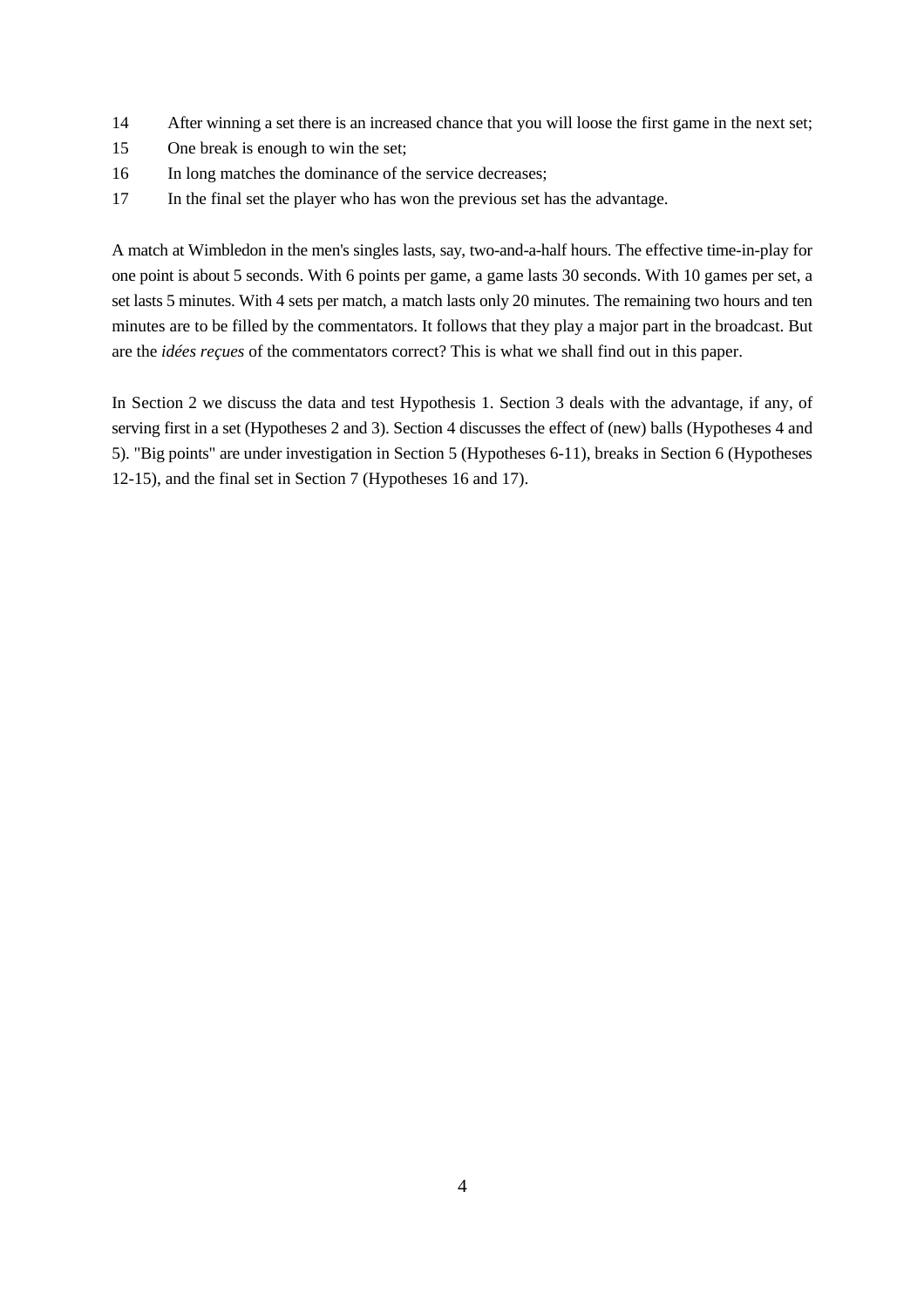## **2 88,883 points played at Wimbledon**

Due to the courtesy of IBM UK we have data on 481 matches played in the men's singles and ladies' singles championships at Wimbledon from 1992 to 1995. This accounts for almost one half (481/1,016) of all singles matches played during these four years. For each of these matches we know the exact sequence of points. We also know at each point whether the first or the second service was in and whether the point was decided through an ace or double fault. In Table 1 we provide a summary of the data.

| Number of      | MS     | LS     |
|----------------|--------|--------|
| <b>Matches</b> | 258    | 223    |
| <b>Sets</b>    | 950    | 503    |
| Games          | 9,367  | 4,486  |
| Points         | 59,466 | 29,417 |
| Sets / match   | 3.68   | 2.26   |
| Games / set    | 9.86   | 8.92   |
| Points / game  | 6.35   | 6.56   |

Table 1 - Number of matches, sets, games and points in the data set.

We have slightly more matches for men than for women, but of course many more sets, games and points for the men's singles than for the ladies' singles, because the men play for three won sets and the women for two. The men play less points per game than the women, because the dominance of their service is greater. But the women play less games per set on average (scores like 6-0 and 6-1 are more common in the ladies' singles than in the men's singles), because the difference between the seeded and the non-seeded players is much greater. Both men and women play about 60 points per set. The men play on average 230 points per match, the women 132.

All matches in our data set are played on one of the five "show courts". The show courts are Centre Court and Courts 1, 2, 13 and 14. This causes an overrepresentation of matches in which seeded players are involved. In reality, both in the men's singles and in the ladies' singles, 508 matches were played over the four years. In the men's singles, 27 matches were played between two seeded players (26 in our data set), 184 between a seed and a non-seed (158 in our data set) and 297 between two non-seeded players (only 74 in our data set). In the ladies' singles, 30 matches were played between two seeds (29 in our data set), 197 between a seed and a non-seed (152 in our data set) and 281 between two non-seeds (only 42 in our data set). This shows that matches between two non-seeded players are seriously underrepresented in our data set. For example, of the 152 first-round matches over four years between two non-seeded players, only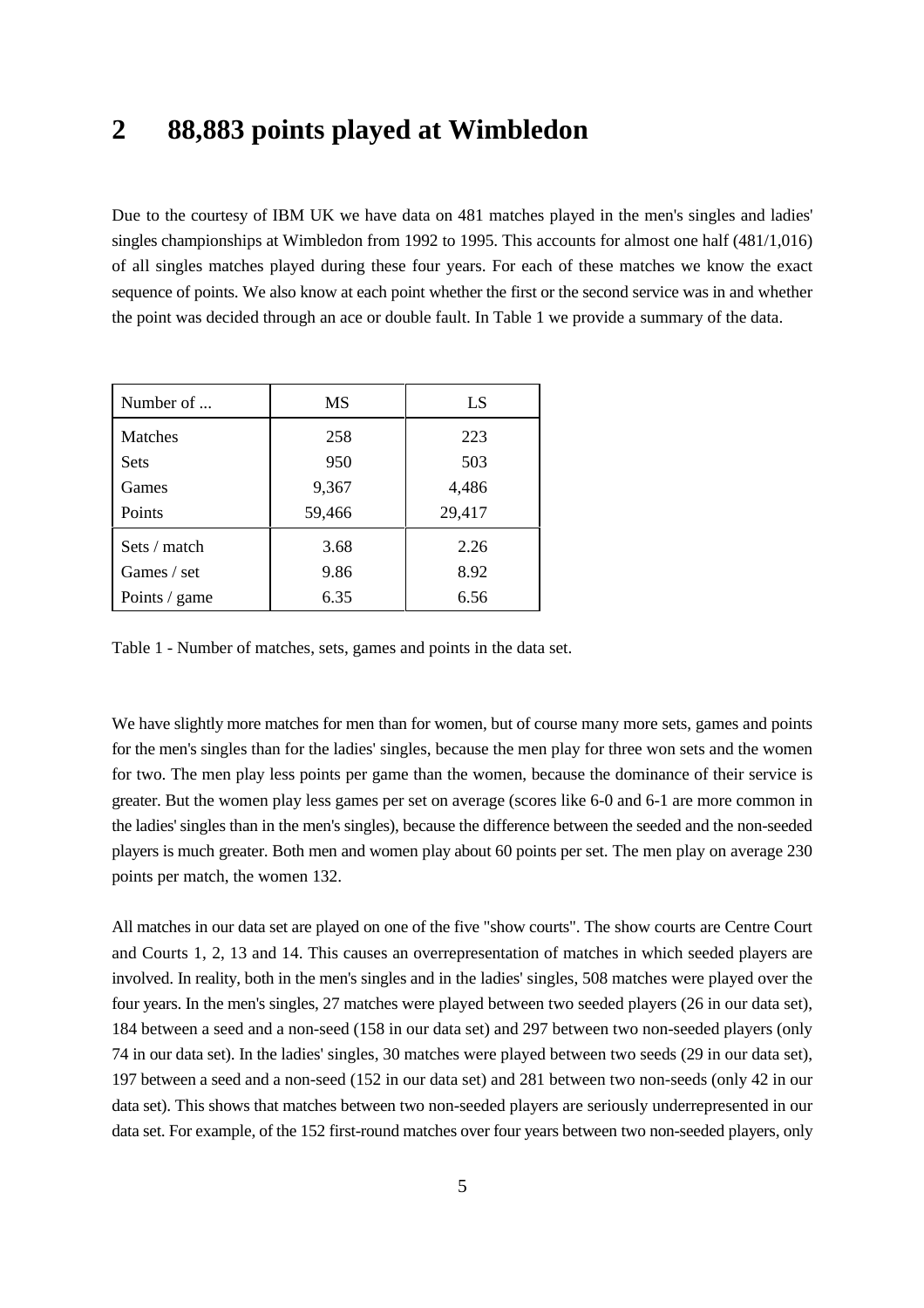34 (22%) were played on one of the show courts in the men's singles and only 24 (16%) in the ladies' singles.

In order to account for this selection problem and avoid too much averaging, we shall usually distinguish between the 16 seeded players and the others, the non-seeded players. Tables 2A and 2B provide information about the number of matches (and sets) of seeded against seeded (Sd-Sd), seeded against non-seeded (Sd-NSd), and non-seeded against non-seeded (NSd-NSd) players.

| Set            | Sd-Sd       | Sd-NSd | NSd-NSd | Total |
|----------------|-------------|--------|---------|-------|
|                | 26          | 158    | 74      | 258   |
| $\overline{2}$ | 26          | 158    | 74      | 258   |
| 3              | 26          | 158    | 74      | 258   |
| $\overline{4}$ | 17          | 75     | 33      | 125   |
| 5              | $\mathbf Q$ | 27     | 15      | 51    |
| Total          | 104         | 576    | 270     | 950   |

Table 2A - Division of sets over seeded and non-seeded players: men's singles.

| Set   | Sd-Sd | Sd-NSd | NSd-NSd | Total |
|-------|-------|--------|---------|-------|
|       | 29    | 152    | 42      | 223   |
|       | 29    | 152    | 42      | 223   |
|       |       | 36     | 12      | 57    |
| Total | 6.    | 340    | 96      | 503   |

Table 2B - Division of sets over seeded and non-seeded players: ladies' singles.

Taking men's singles and ladies' singles together, the majority of the matches in our data set (about 64%) are between a seeded and a non-seeded player, about 24% are matches between two non-seeded players, and only 11% between two seeded players. A final deciding set (fifth set for the men, third set for the ladies) is played in 20% of the men's singles and 26% of the ladies' singles.

The service is one of the most important aspects of tennis, particularly at Wimbledon. In Tables 3A and 3B we provide some of its characteristics. In these and subsequent tables, Sd-NSd indicates a match of a seeded (Sd) against a non-seeded (NSd) player. The first player (Sd) is serving and the second player (NSd) receiving. Sd-Sd, NSd-Sd and NSd-NSd are similarly defined.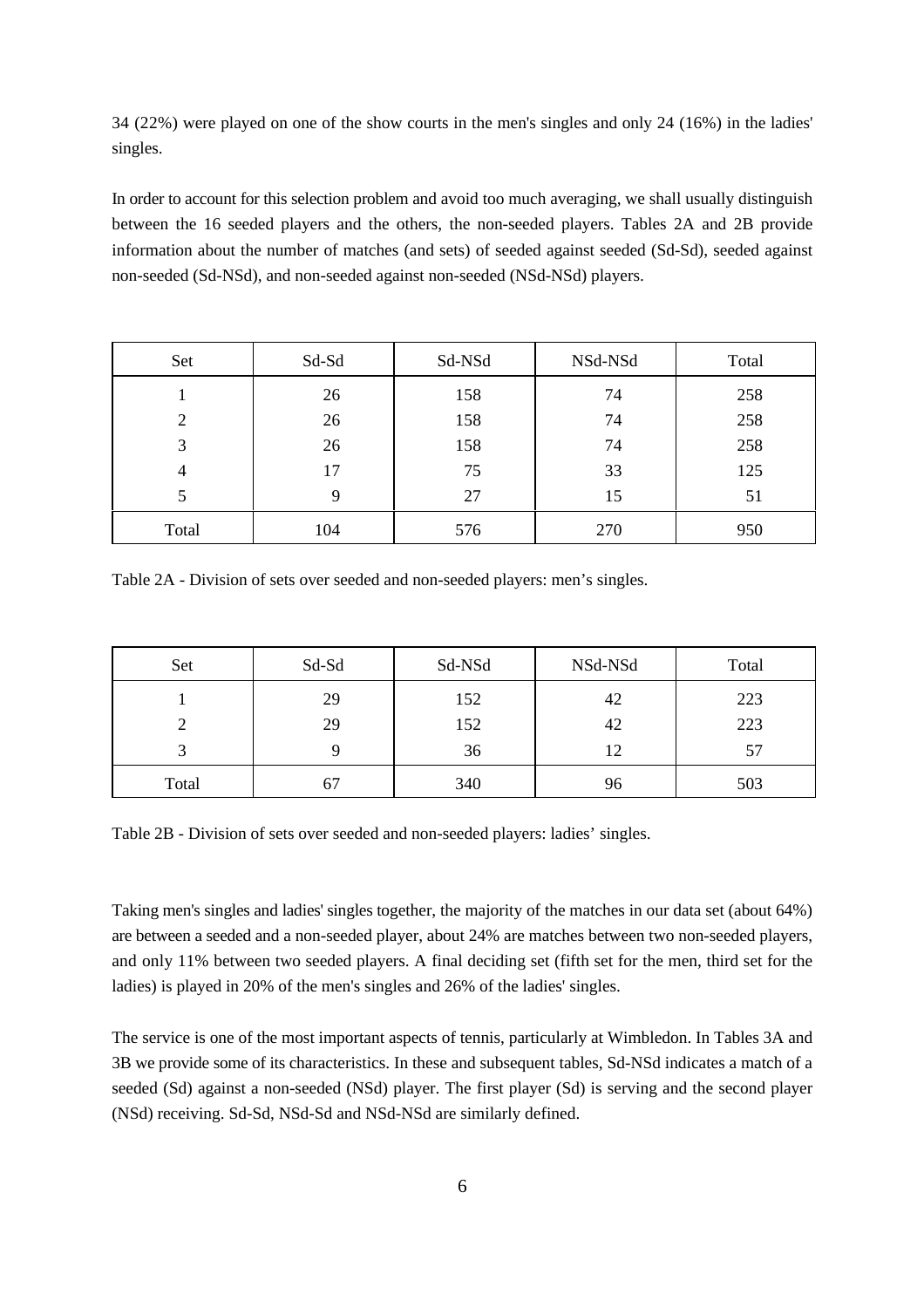| Percentage of                | Sd-Sd | Sd-NSd | NSd-Sd | NSd-NSd | Total |
|------------------------------|-------|--------|--------|---------|-------|
| Aces                         | 11.8  | 11.1   | 7.7    | 7.5     | 9.1   |
| Double faults                | 5.1   | 5.1    | 5.8    | 5.6     | 5.5   |
| Points won on service        | 67.1  | 69.3   | 61.2   | 64.0    | 65.0  |
| 1st services in              | 58.7  | 59.5   | 59.6   | 59.8    | 59.5  |
| 2nd services in              | 87.8  | 87.3   | 85.7   | 86.1    | 86.5  |
| Points won if 1st service in | 77.8  | 78.2   | 70.3   | 72.7    | 74.2  |
| Points won if 2nd service in | 59.1  | 64.4   | 55.6   | 59.1    | 59.6  |
| Points won on 1st service    | 45.7  | 46.5   | 41.9   | 43.5    | 44.1  |
| Points won on 2nd service    | 51.8  | 56.2   | 47.7   | 50.9    | 51.6  |
| Games won on service         | 86.1  | 89.0   | 74.4   | 80.4    | 81.8  |

Table 3A - Service characteristics: men's singles.

| Percentage of                | Sd-Sd | Sd-NSd | NSd-Sd | NSd-NSd | Total |
|------------------------------|-------|--------|--------|---------|-------|
| Aces                         | 3.2   | 4.2    | 2.5    | 3.0     | 3.3   |
| Double faults                | 3.8   | 4.2    | 5.8    | 6.0     | 5.0   |
| Points won on service        | 56.9  | 62.9   | 50.2   | 56.3    | 56.4  |
| 1st services in              | 65.6  | 61.6   | 60.6   | 59.8    | 61.5  |
| 2nd services in              | 88.8  | 89.2   | 85.2   | 85.0    | 86.9  |
| Points won if 1st service in | 62.5  | 69.6   | 56.4   | 63.0    | 62.8  |
| Points won if 2nd service in | 51.9  | 58.5   | 47.7   | 54.4    | 53.1  |
| Points won on 1st service    | 41.0  | 42.8   | 34.2   | 37.7    | 38.6  |
| Points won on 2nd service    | 46.1  | 52.1   | 40.6   | 46.2    | 46.1  |
| Games won on service         | 66.6  | 77.6   | 49.8   | 64.3    | 64.3  |

Table 3B - Service characteristics: ladies' singles.

We see that the men serve almost three times as many aces as the ladies, but serve about the same number of double faults: 5.5% in the men's singles, 5.0% in the ladies' singles.4

In understanding the other service characteristics in Tables 3A and 3B, the difference between "points won if 1st (2nd) service in" and "points won on 1st (2nd) service" is important. In the men's singles, when two seeds play against each other, the 1st service is in 58.7% of the time. If the 1st service is in, the probability of winning the point is 77.8%. Therefore, in the men's singles the probability of winning the point on the

<sup>&</sup>lt;sup>4</sup> The percentage of aces is defined as the ratio of the number of aces (first or second service) to the number of points served (rather than to the number of services).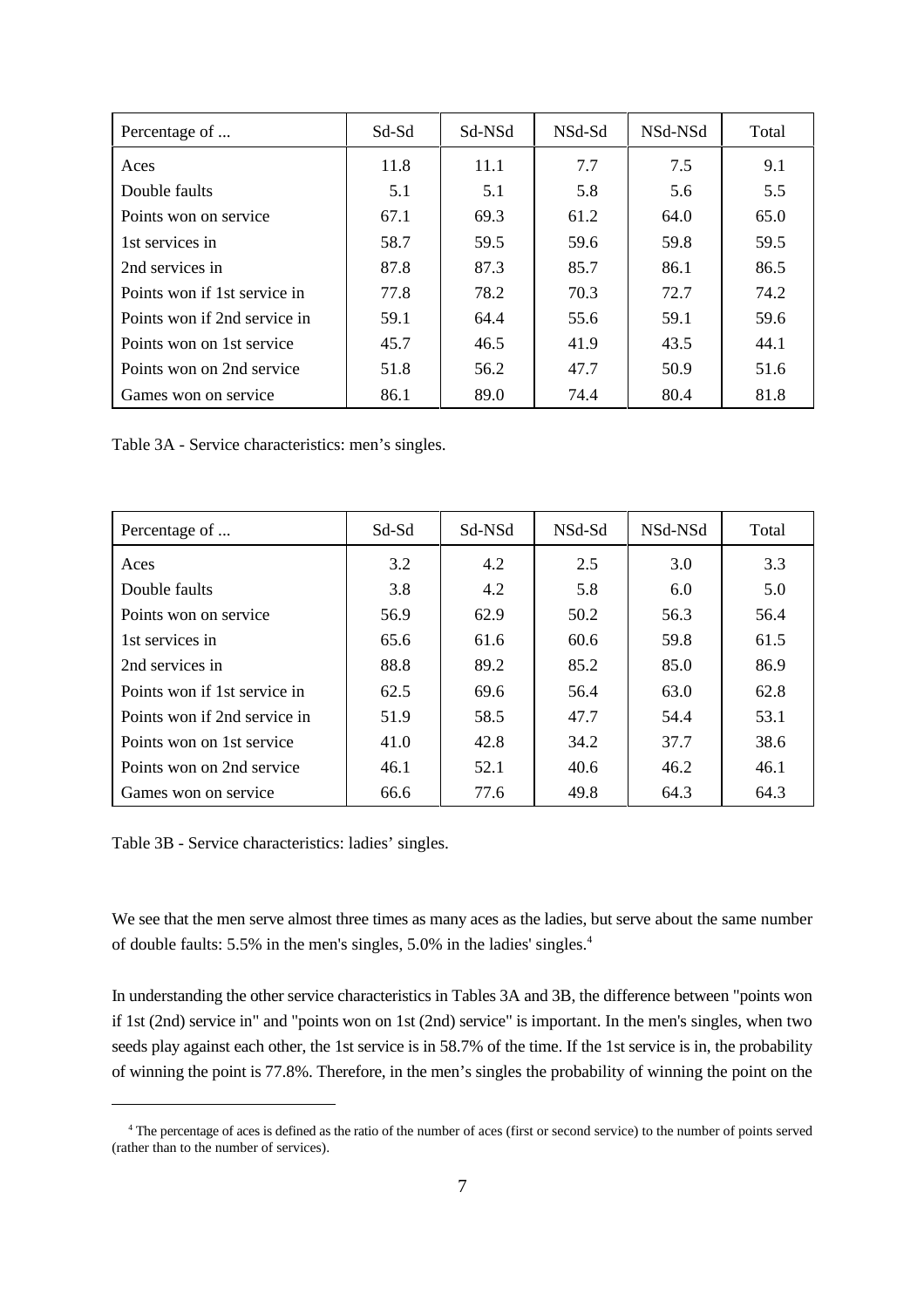1st service is  $0.587 * 0.778 = 0.457$ ; see column 1 of Table 3A. Hence,

(1) % points won on 1st service  $=$  (% points won if 1st service in)  $*$  (% 1st services in)

and, of course, the same for the 2nd service.<sup>5</sup>

The probability of winning a *point* on service is 65.0% (MS) and 56.4% (LS), respectively. The difference is 8.6%-points with a standard error of 0.35%.<sup>6</sup> The dominance of the service at point level is thus significantly larger in the men's singles than the ladies' singles, just as one would expect.<sup>7</sup> The service advantage is brought out even stronger when we calculate the probability of winning a service *game,* which is 81.8% (MS) and 64.3% (LS).<sup>8</sup> Hence, the service dominance at game level is  $17.5\%$ -points  $(0.82\%)$ larger in the men's singles than in the ladies' singles. This significant difference makes the men's singles a very different game from the ladies' singles.

The percentages of first and second services in are remarkably similar for the men and the ladies: 59.5% (MS) versus 61.5% (LS) for the first service and 86.5% (MS) versus 86.9% (LS) for the second service. However, the percentages of first services in are significantly different, whereas the percentages of second services in are not. Since the service-in percentage is something the player can control (he/she could serve 100% first services in, but of course the quality of the first service would suffer), the question can be raised whether the observed percentages reflect the best strategy. If a player knows the optimal service-in percentages against a particular opponent, he/she could try and achieve these during the match. The question of optimal service-in percentages, which has potential consequences for coaching and strategy, will be taken up in a subsequent paper.

Another question of interest, and one which can be answered with the available data, is what would happen if the rules were changed and only one service was allowed rather than two. This suggestion is one of many currently under discussion, all of which aim at decreasing the dominance of the service, thereby, it is hoped, making tennis more attractive for the spectator. If a player has only one service, this will be his/her current second service. After all, a player having only one service can be seen as equivalent to a player having two services who has missed his/her first service. The probability of winning a point then becomes 51.6% (MS) and 46.1% (LS).<sup>9</sup> The consequence of this change of rule would thus be that the service

<sup>&</sup>lt;sup>5</sup> Combining 1st and 2nd service, we also have %points won on service = %points won on 1st service + (% 1st service not in) \* (% points won on 2nd service). For example, from Table 3A, first column,  $0.671 = 0.457 + (1.0 - 0.587) *0.518$ .

 $6$  From now on, if standard errors are reported, they will be displayed in brackets. Thus, 8.6% (0.35%) indicates an estimate of 8.6% with a standard error of 0.35%.

<sup>&</sup>lt;sup>7</sup> In this paper "significant" means that the estimate is more than 2 standard errors away from its target. For example, 8.6  $\pm 2$ standard errors gives an interval (7.9, 9.3) which does not include 0 and hence we conclude that the true unknown probabilities are different.

This is what Alefeld (1984) calls the *Verstärkungseffekt*: any advantage at point level is amplified at game level. <sup>8</sup>

<sup>&</sup>lt;sup>9</sup> In both percentages we abstract from selection effects that are caused by the overrepresentation of players with a risky first service or players that are in a bad shape. Furthermore, under the new rule of one-service-only, if a player decides always to use his/her old first (rather than second) service, the probability of winning a point on service is only 44.1% (MS) and 38.6% (LS).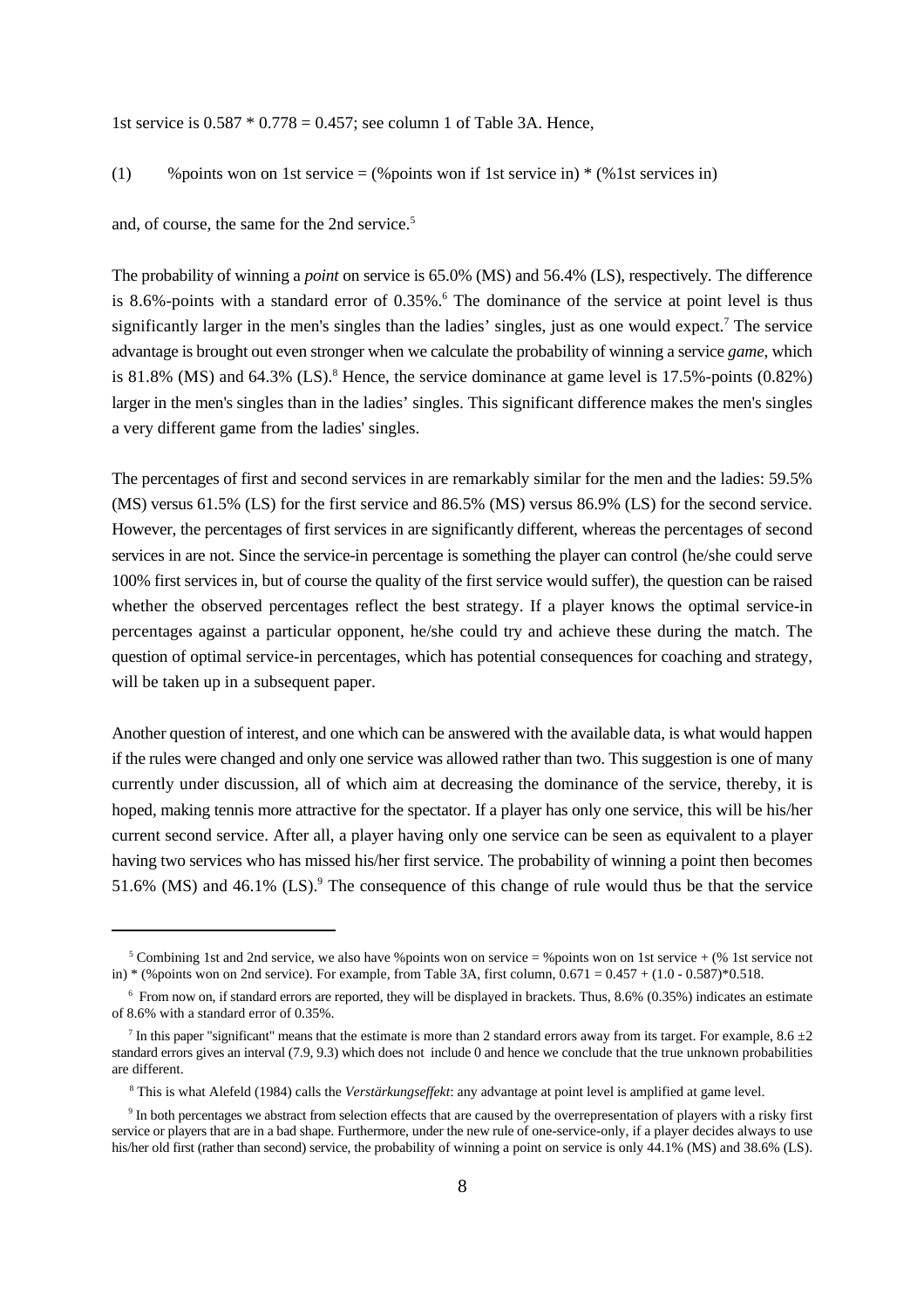dominance becomes very much smaller. In the ladies' singles the service advantage would even turn into a service disadvantage!

Tables 3A and 3B make it possible to test our first hypothesis.

#### **Hypothesis 1: A player is as good as his/her second service.**

How should we measure the quality of the 2nd service? Clearly not by the %2nd services in, because this tells us nothing about the difficulty of the service. Neither by the %points won if 2nd service in, because this tells us nothing about how often the 2nd service is in. The most appropriate measure for the quality of the 2nd service is a combination of the two, viz. the %points won on 2nd service as given in formula (1) (with 1st service replaced by 2nd service). Ironically, television broadcasts inform us about %2nd services in and sometimes about %points won if 2nd service in, but never about %points won on 2nd service.

In the men's singles, let us compare the matches Sd-Sd and NSd-NSd; see columns 1 and 4 in Table 3A. With some simplification, the players in these matches can be considered to have the same strength: they are either both good (NSd-NSd) or both very good (Sd-Sd). We see that the seeds win significantly more points on 1st service than the non-seeds  $(45.7\% > 43.5\%)$ , but that the estimated probabilities of winning points on 2nd service are not significantly different. Hence a seeded player distinguishes himself from a non-seeded player by having a better 1st service and not by having a better 2nd service. Therefore, Hypothesis 1 is not supported by the Wimbledon data. The same is true in the ladies' singles as can be verified from Table 3B.

There is, however, one important difference between the men's singles and the ladies' singles and this relates to the quality of the 1st service. Referring to formula (1), the quality of the 1st service is made up from two components: %points won if 1st service in and %1st services in. In the men's singles the difference in the quality of the 1st service between seeded and non-seeded players is determined primarily by the %points won if 1st service in (77.8% is significantly larger than 72.7%), while the difference in %1st services in is not significant. In the ladies' singles the difference is determined primarily by the %1st services in (65.6% is significantly larger than 59.8%), while the difference in the %points won if 1st service in is insignificant.

After this preliminary discussion of the data, let us now discuss sixteen further ideas that are commonly heard about tennis and analyse whether the Wimbledon data support these ideas or not. The discussion of the remaining sixteen hypotheses is organised in five groups: serving first, new balls, big points, breaks, and the final set.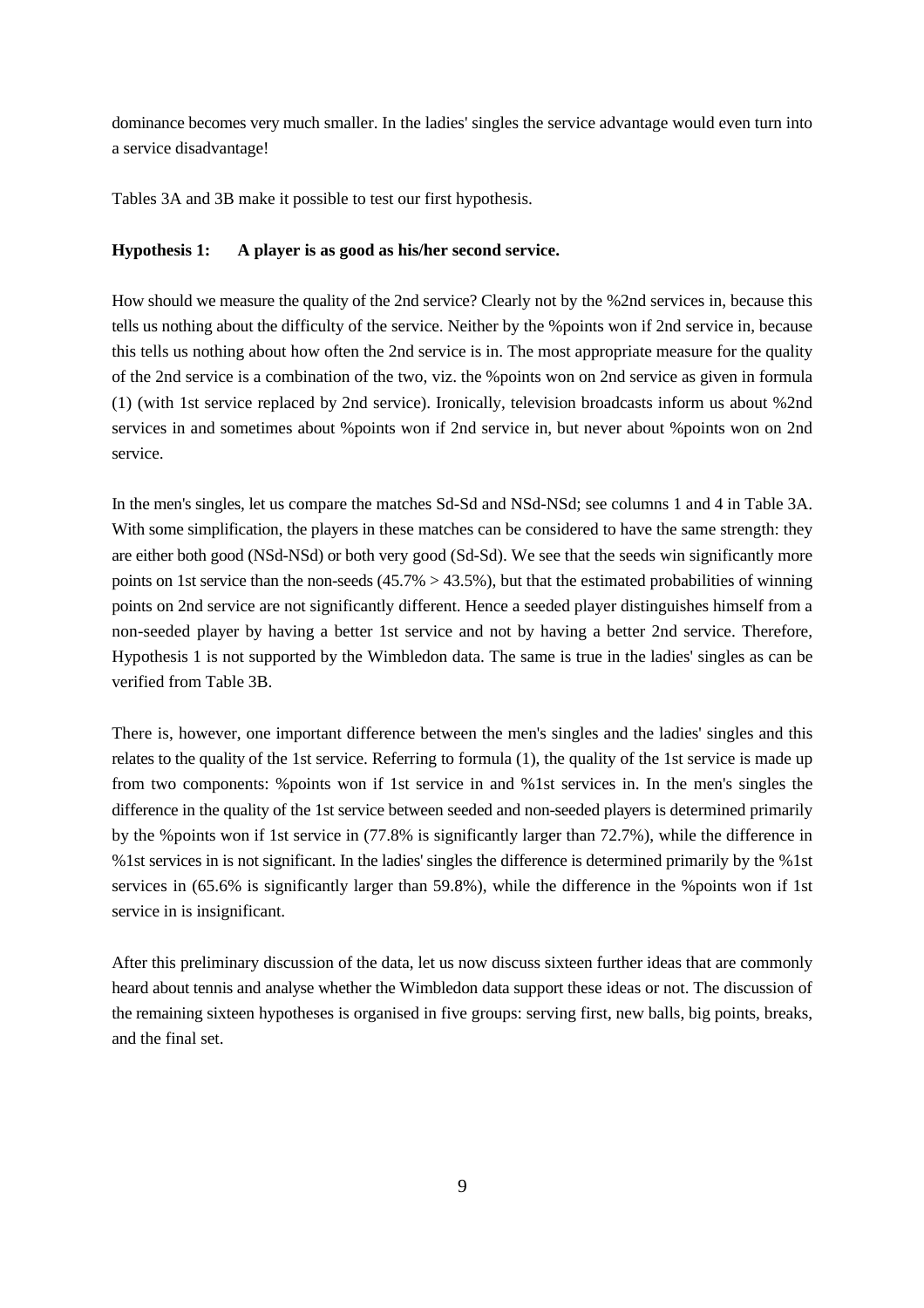## **3 Serving first**

Most players, when winning the toss, select to serve. Is this a wise strategy? This depends on whether or not you believe our second hypothesis.

#### **Hypothesis 2: There exists a psychological advantage to serve first in a set.**

The reason for the advantage, if it exists, would be that the player who receives in the first game is usually one game behind and that this would create extra stress. Let us investigate whether there is any truth in this hypothesis.

Our first calculations seem to indicate that Hypothesis 2 must be wrong. Overall only 48.3% of the sets played in the men's singles are won by the player who begins to serve in the set. In the ladies' singles the percentage is even lower: 47.5%. The standard errors of the two estimates are 1.6% and 2.2%, respectively. Therefore, neither of the two percentages is significantly different from 50%, but, if anything, starting to serve would appear to be an disadvantage rather than an advantage. If we look at the sets separately, then we see that this finding (starting to serve is a disadvantage rather than an advantage) seems to be true in every set, except the first. In the men's singles the estimated probability of winning a set when starting to serve is 54.7% in the first set and 45.0%, 45.0%, 48.8% and 49.0% in the second to fifth sets, respectively. Thus, all estimated probabilities are less than 50%, except for the first set.

Exactly the same phenomenon occurs in the ladies' singles. There the probability that the player who starts to serve also wins the set is estimated to be 51.1% in the first set, 45.3% in the second set and 42.1% in the third set. Therefore, if there is any truth in Hypothesis 2, it would seem to be only in the first set.

However, in analysing this hypothesis, we need to realise that the player who starts to serve in a set (if it is not the first set) is usually the weaker player. This is so, because of a combination of two factors. First, it is likely that the stronger of the two players won the previous set. Secondly, it is more likely that the last game of the previous set is won by the server of that game than by the receiver, so that a set is won by serving for the set and winning the game, in which case the looser of the set begins to serve in the next set. Hence, in all sets except the first, the above percentages are less than 50% not because there is a disadvantage for the player who serves first in a set, but more likely because the server in the first game is usually the weaker player. A proper analysis of Hypothesis 2 should take this into account. Hence, in Table 4A we consider a player in the men's singles *who has won the previous set* and compare the estimated probability that he wins the current set when starting to serve with the estimated probability that he wins the current set when his opponent starts to serve.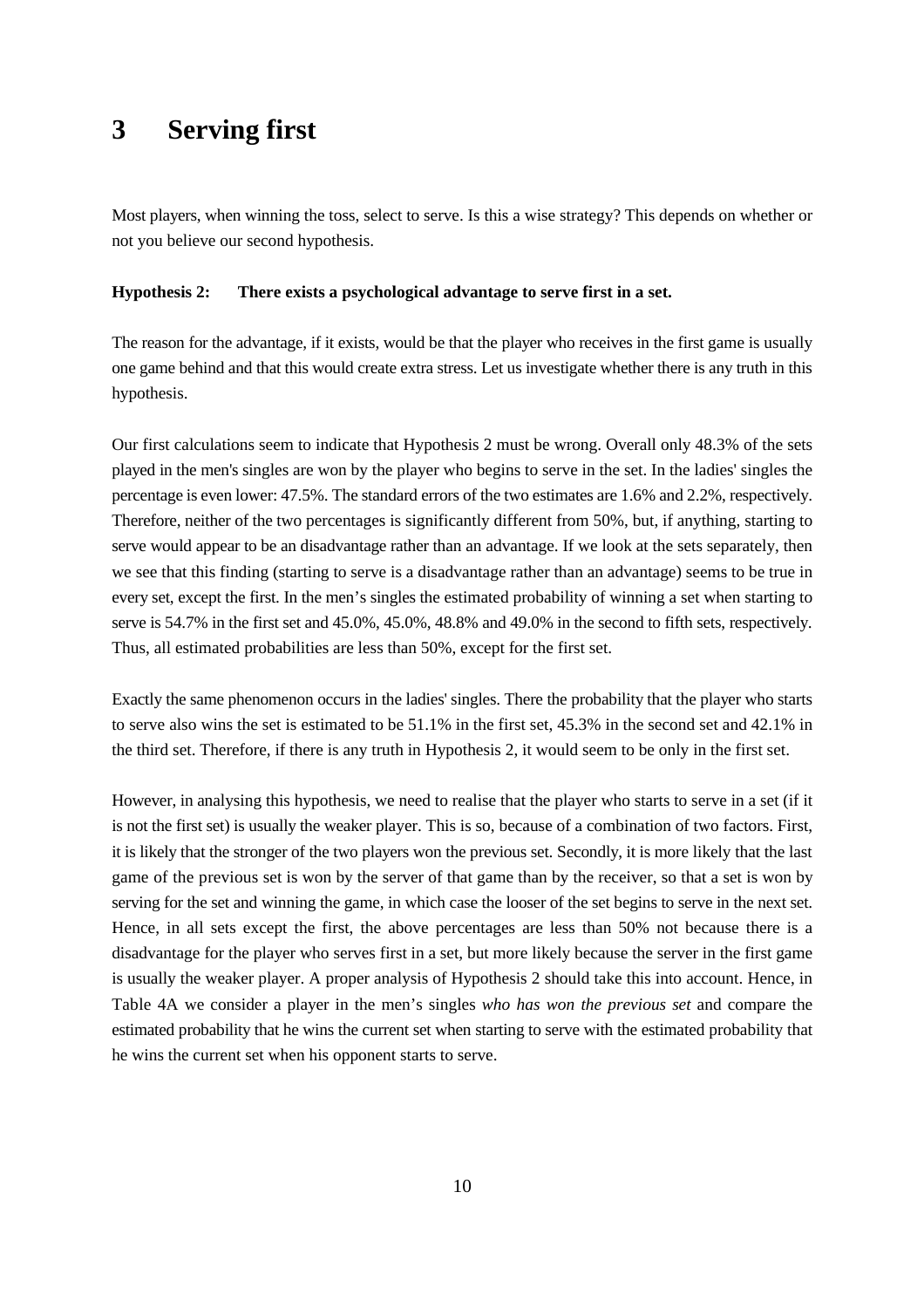|                | Sd-Sd |      | Sd-NSd |      | NSd-Sd |      | NSd-NSd |      | Total |      |
|----------------|-------|------|--------|------|--------|------|---------|------|-------|------|
| Set            | S     | R    | S      | R    | S      | R    | S       | R    | S     | R    |
|                | 46.2  | 53.8 | 80.7   | 78.6 | 21.4   | 19.3 | 58.1    | 41.9 | 54.7  | 45.3 |
| $\overline{2}$ | 60.0  | 52.4 | 82.9   | 78.8 | 16.7   | 30.8 | 68.0    | 69.4 | 71.4  | 66.3 |
| 3              | 80.0  | 75.0 | 72.7   | 76.3 | 66.7   | 40.9 | 77.3    | 71.2 | 73.9  | 70.0 |
| $\overline{4}$ | 20.0  | 50.0 | 73.3   | 70.0 | 26.3   | 33.3 | 70.6    | 62.5 | 51.8  | 53.6 |
| 5              | 0.0   | 12.5 | 66.7   | 85.7 | 25.0   | 38.5 | 50.0    | 71.4 | 43.8  | 48.6 |

Table 4A - Estimated probabilities of winning a set after winning previous set: men's singles. S: starts serving; R: starts receiving.

For example, if a seeded (Sd) player has won the first set against a non-seeded (NSd) player, then his probability of winning the second set is estimated as 82.9% when he (the seeded player) begins to serve and as 78.8% when his opponent begins to serve. Of course, there is no set previous to the first and hence the probabilities in the first row are simply the (unconditional) probabilities of winning the first set. The same probabilities, estimated for the ladies' singles, are provided in Table 4B.

|                | Sd-Sd |      | Sd-NSd |      | NSd-Sd |      | NSd-NSd |      | Total |      |
|----------------|-------|------|--------|------|--------|------|---------|------|-------|------|
| Set            | S     |      |        | R    |        | R    |         | R    | S     |      |
|                | 62.1  | 37.9 | 71.8   | 83.8 | 16.2   | 28.2 | 66.7    | 33.3 | 51.1  | 48.9 |
| $\overline{2}$ | 63.6  | 72.2 | 88.0   | 89.7 | 30.8   | 33.3 | 70.0    | 72.7 | 73.4  | 75.2 |
| 3              | 40.0  | 25.0 | 70.0   | 84.6 | 0.0    | 14.3 | 75.0    | 87.5 | 48.0  | 62.5 |

Table 4B - Estimated probabilities of winning a set after winning previous set: ladies' singles. S: starts serving; R: starts receiving.

Let us consider the first three sets in the men's singles and the first two sets in the ladies' singles, because the other sets have relatively few observations and hence large standard errors.<sup>10</sup> There is some indication that in the men's singles there is an advantage in serving first and hence that Hypothesis 2 is true: the overall probability of winning a set after winning the previous set is higher for the player who begins to serve than for the player who begins to receive. The difference is 9.4%-points (6.2%) in the first set, 5.1% points (6.2%) in the second set and 3.9%-points (5.9%) in the third set. These results are not significant

 $10$  Moreover, in sets 4 and 5 in the men's singles and set 3 in the ladies' singles one would expect the players to be more equally matched than in the earlier sets. This is reflected in Tables 4A and 4B; see also Tables 13, 17A and 17B. Comparison between sets 1-3 and sets 4-5 in the men's singles (and equally between sets 1-2 and set 3 in the ladies' singles) is complicated by this "selection effect".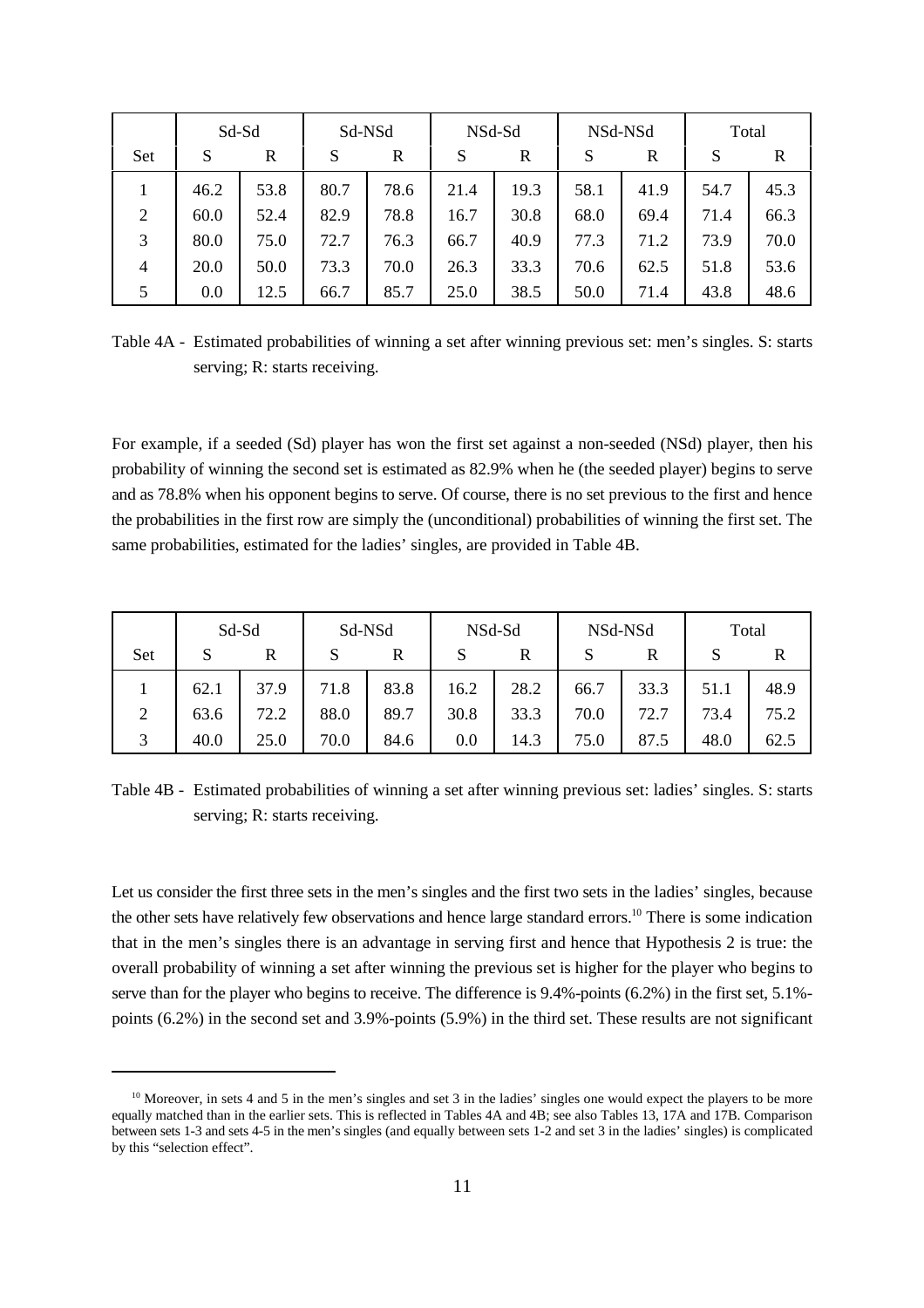and the differences are not positive for all four sub-categories (Sd-Sd, Sd-NSd, etcetera), but they do give some support to the hypothesis, especially in the first set.

In the ladies' singles there is no such support. The probability of winning the first set is higher, but not significantly so, for the player who begins to serve than for the player who begins to receive (the difference is 2.2%-points with a standard error of 6.7%), but the probability of winning the second set after winning the first is lower, again not significantly so, for the player who begins to serve than for the player who begins to receive (the difference is 1.8%-points with a standard error of 5.9%). Hence in the ladies' singles no conclusion can be drawn from the data either in favour or against Hypothesis 2.

There is only one result that seems to be reasonably robust and that is that in the first set of a match there is an advantage in serving first. But why should the first set be different from the other sets? Maybe this is because fewer breaks occur in the first few games of a match.

#### **Hypothesis 3: Few breaks occur during the first few games in a match.**

The idea behind this *idée reçue* is the following. Suppose your opponent begins to serve. In the first game you are not under much pressure to break your opponent's service. Instead you use this game (and possibly his/her second service game as well) to read your opponent's strategy, get a feeling for his/her strengths and weaknesses and settle down. In fact, this may be a good strategy. But is it? Hypothesis 3 can be examined using Table 5.

|           |                   | Sd-Sd | Sd-NSd | NSd-Sd | NSd-NSd | Total |
|-----------|-------------------|-------|--------|--------|---------|-------|
| <b>MS</b> | 1st game in match | 96.2  | 92.0   | 74.3   | 89.2    | 86.8  |
|           | 2nd game in match | 80.8  | 87.1   | 73.9   | 85.1    | 81.4  |
|           | 1st set           | 90.3  | 90.3   | 74.2   | 82.8    | 83.4  |
|           | Match             | 86.1  | 89.0   | 74.4   | 80.4    | 81.8  |
| LS        | 1st game in match | 72.4  | 84.6   | 55.4   | 71.4    | 70.9  |
|           | 2nd game in match | 62.1  | 71.6   | 51.3   | 66.7    | 62.3  |
|           | 1st set           | 68.4  | 77.3   | 51.6   | 66.4    | 65.4  |
|           | Match             | 66.6  | 77.6   | 49.8   | 64.3    | 64.3  |

Table 5 - Estimated probabilities of winning a service game.

The overall probability of winning a service game is 81.8% (0.4%) in the men's singles and 64.3% (0.7%) in the ladies' singles. The probability of winning a service game in the first set is higher, namely 83.4% (0.7%) in the men's singles and 65.4% (1.1%) in the ladies' singles. The reason why the probability in the first set is higher is entirely due to the effect of the first game in the match. The probability that the server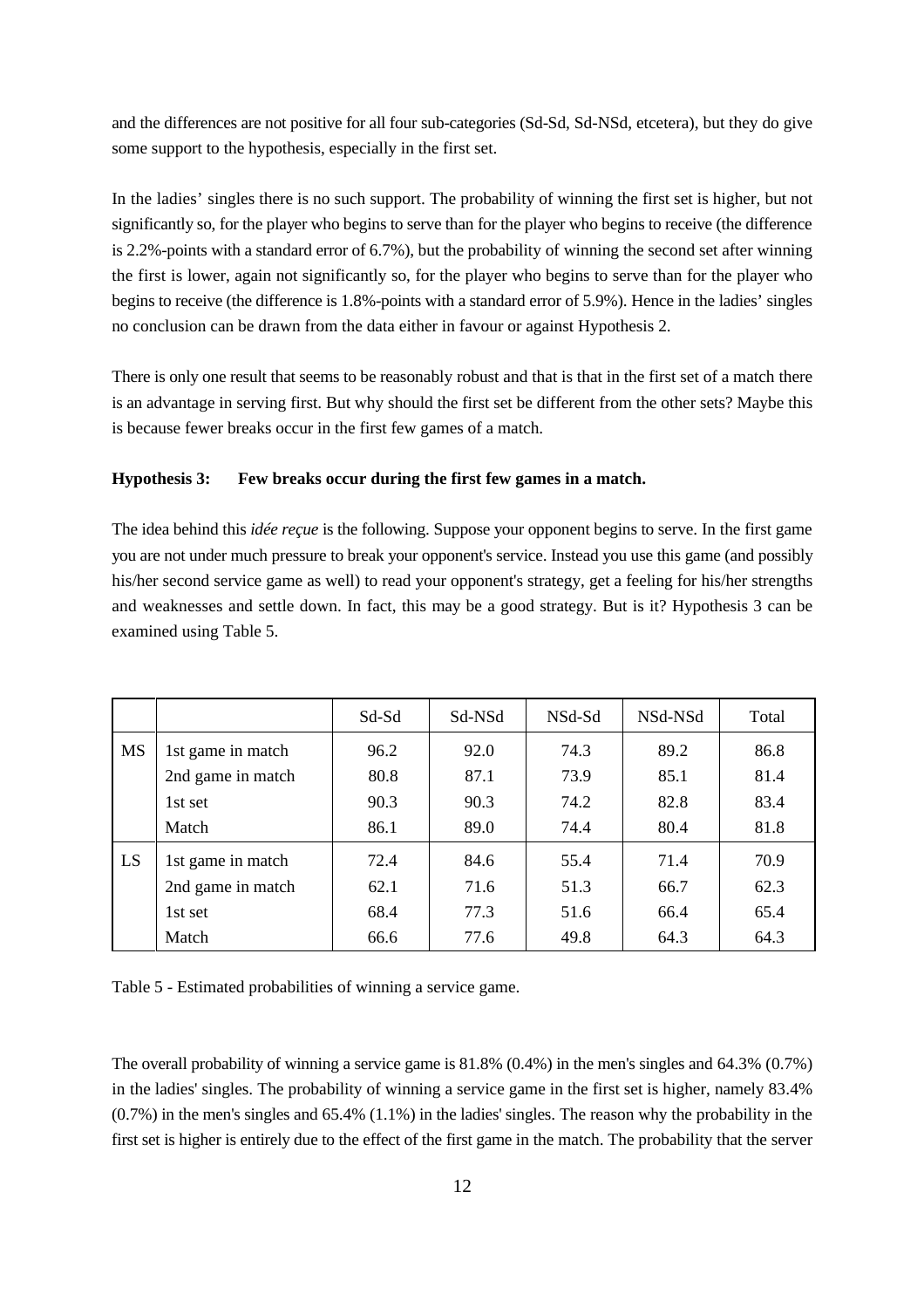wins the first game is 86.8% (2.1%) in the men's singles and 70.9% (3.0%) in the ladies' singles. This is 5.0 percentage points higher than the match average in the men's singles and 6.6 percentage points higher in the ladies' singles. The standard errors of these differences are 2.1% and 3.1%, respectively, and hence both results are statistically significant. This "first game effect" exists only in the very first game of the match. In the second game it has already disappeared. Hypothesis 3 thus appears to be true, but only for the very first game.

Our conclusion is that, in general, serving first in a set may provide a slight advantage in the men's singles, but not in the ladies' singles. However, in the first set there appears to be an advantage in serving first. The reason for this advantage can be completely accounted for by the "first game effect": fewer breaks occur in the first game of the match. This effect exists both in the men's singles and in the ladies' singles. Because of the "first game effect" it is advisable for most players to select to serve when they win the toss.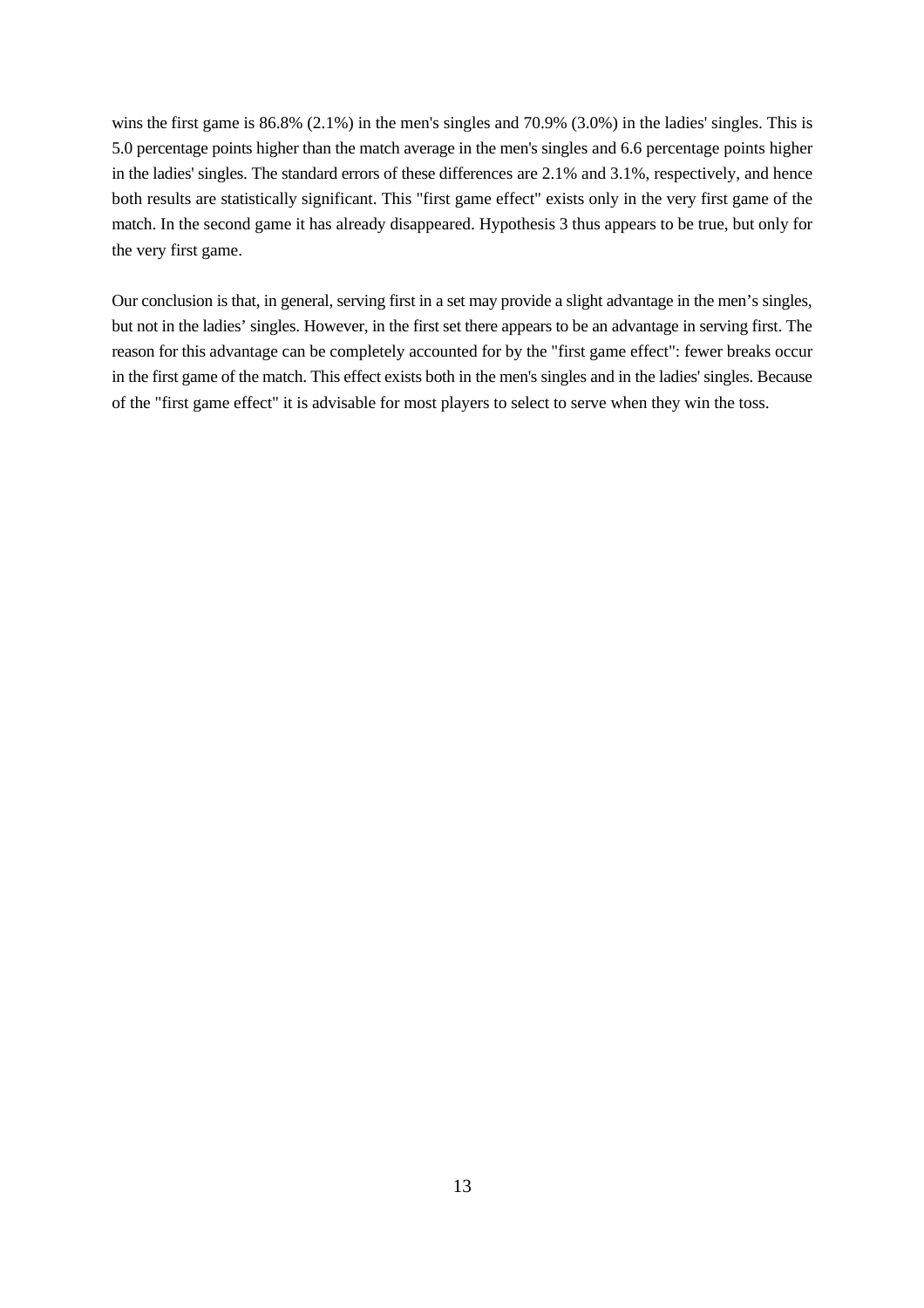### **4 New balls**

Tennis as a game has a long history which goes back to the Greeks and Romans. But it was not until 1870 that it became technically possible to produce rubber balls which bounce well on grass. Since then the quality of the tennis balls has gradually improved. Amateurs happily play two or three matches with three balls. The professionals, however, are more demanding. At all professional tournaments six new balls are provided after the first 7 games (to allow for the preliminary warm-up) and then after every 9 games. All commentators and many spectators believe that new balls are an advantage to the server. But is this true? And, if so, what does the advantage consist of?

#### **Hypothesis 4: Serving with new balls provides a slight advantage.**

|    | Percentage of        | $\mathbf{I}$ | 2    | 3    | 4    | 5    | 6    | 7    | 8    | 9    | Total |
|----|----------------------|--------------|------|------|------|------|------|------|------|------|-------|
| MS | Aces                 | 10.0         | 8.9  | 9.1  | 8.9  | 9.1  | 9.1  | 8.9  | 9.4  | 8.5  | 9.1   |
|    | Double faults        | 5.9          | 5.4  | 5.8  | 5.9  | 5.3  | 5.5  | 5.1  | 4.9  | 5.1  | 5.5   |
|    | 1st services in      | 58.6         | 59.3 | 58.5 | 58.9 | 59.0 | 59.9 | 60.3 | 60.3 | 60.9 | 59.5  |
|    | Games won on service | 83.3         | 82.3 | 81.6 | 82.0 | 82.3 | 81.3 | 81.8 | 81.3 | 80.5 | 81.8  |
| LS | Aces                 | 2.8          | 3.2  | 3.6  | 3.1  | 3.3  | 3.2  | 3.6  | 3.7  | 2.8  | 3.3   |
|    | Double faults        | 6.0          | 4.7  | 5.3  | 4.7  | 5.7  | 4.4  | 5.1  | 4.9  | 4.7  | 5.0   |
|    | 1st services in      | 59.0         | 62.6 | 61.9 | 60.5 | 60.1 | 61.6 | 62.6 | 63.7 | 61.4 | 61.5  |
|    | Games won on service | 63.4         | 64.2 | 65.6 | 64.8 | 63.7 | 63.1 | 67.2 | 63.8 | 62.1 | 64.3  |

Let us consider Table 6.

Table 6 - Service characteristics depending on the age of the balls.

The age of the balls is indicated from 1 (new balls) to 9 (old balls). During the five minutes of warming up before the match begins, the same balls are used as in the first 7 games. Thus it makes sense to set the age of the balls in the first game at 3. If the hypothesis were true, the probability of winning a service game would decrease with the age of the balls. If we look at the men's singles, we see that the estimated probability of winning a service game is  $83.3\%$  when serving with new balls (age=1) and  $80.5\%$  when serving with old balls (age=9). Although the difference is not significant, it seems to indicate that there might be an effect, at least in the men's singles. In the first game with new balls, the server produces more aces and more double faults, his first service is less frequently in than in other games, but if it is in, he scores more points on it, and on the whole he does better. The reason for this, in all probability, is that the new balls are harder and less fluffy (hence less grip) than the old balls. The service is therefore less easy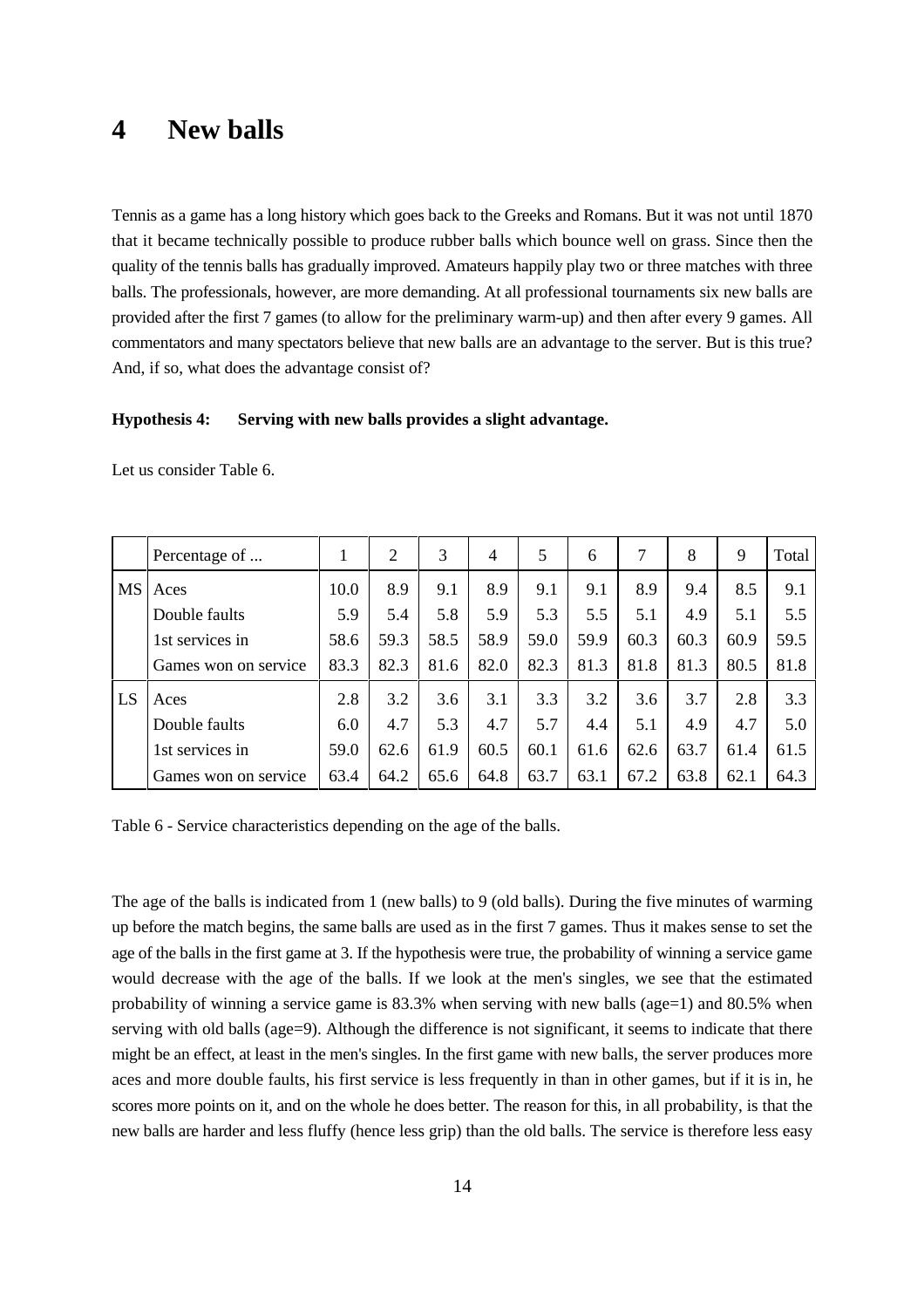to control, resulting in less first services in and more double faults. However, if the first service is in, then it is faster and produces more aces. In addition, the new balls make it more difficult for the receiver to hit a good return. So, even though less services are in with the new balls, the number of games won on service is higher. Table 6 shows also that the possible "new balls" effect is evident only in the first game with new balls. After the first game the players have become used to the balls again.

In the ladies' singles too, less first services are in and more double faults are produced in games with new balls, even significantly so. However, in contrast to the men's singles, less aces are produced and there is less service dominance than in the average game. Like in the men's singles, the new balls make the first service go faster and less easy to control. But unlike in the men's singles, the service is still not sufficiently fast to cause problems for the receiver.

We now turn to another aspect of the balls. A major discussion in tennis concerns the service dominance and the effect it has on the attraction of tennis. This, of course, is particularly true on fast grass courts such as Wimbledon. Many proposals have been made to reduce the dominance of the service: making the net higher or the service court smaller, abolishing the second service, using softer balls, to name just a few. The last proposal was put into effect at the 1995 Wimbledon Championships.

### **Hypothesis 5: In the 1995 Wimbledon Championships softer balls were used than in previous years. This has resulted in less service dominance.**

Before we can address Hypothesis 5, we need to know something about the weather, since this also affects the balls. If the weather had been very different in 1995 than in the three previous years, then it would have been difficult to make proper comparisons. The Wimbledon weather is documented by Little (1995) who shows that the weather has not been very different in the four years of our observations. In Table 7 the four years are compared through some service characteristics.

|                              |      | MS   |      |      |       |      | LS   |      |      |       |
|------------------------------|------|------|------|------|-------|------|------|------|------|-------|
| Percentage of                | 1992 | 1993 | 1994 | 1995 | Total | 1992 | 1993 | 1994 | 1995 | Total |
| Aces                         | 8.7  | 8.6  | 9.1  | 10.0 | 9.1   | 3.2  | 3.5  | 3.0  | 3.4  | 3.3   |
| Double faults                | 4.6  | 5.5  | 5.1  | 6.1  | 5.5   | 4.2  | 5.1  | 5.3  | 5.4  | 5.0   |
| Points won if 1st service in | 73.8 | 74.0 | 74.2 | 74.8 | 74.2  | 63.2 | 63.9 | 62.9 | 61.4 | 62.8  |
| Points won if 2nd service in | 59.3 | 60.7 | 58.9 | 59.5 | 59.6  | 52.4 | 52.6 | 52.0 | 54.8 | 53.1  |
| Games won on service         | 82.1 | 82.1 | 81.9 | 81.1 | 81.8  | 65.0 | 64.9 | 64.3 | 63.0 | 64.3  |

Table 7 - Service characteristics depending on the year of tournament.

At first glance the softer balls seem to have had an effect. The probability of winning a service game in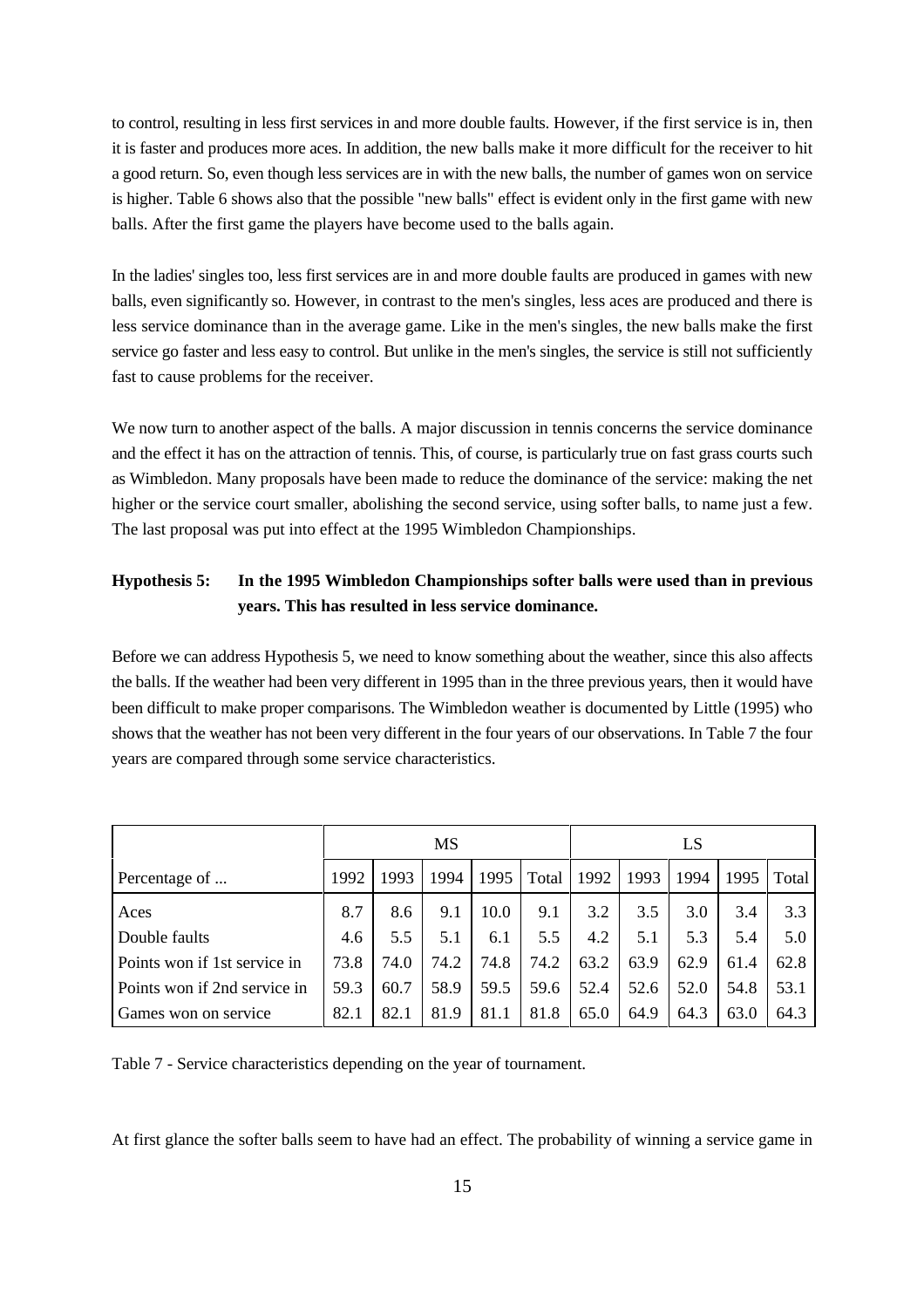1995 was 81.1% for the men's singles, somewhat lower than the average over the four years which is 81.8%. Similarly, in the ladies' singles the estimated probability was 63.0% in 1995 compared to a four year average of 64.3%. A more careful investigation shows, however, that this decrease in service dominance has little to do with the softer balls. Over the last four years the service dominance has gradually declined, both in the men's singles and in the ladies' singles.<sup>11</sup>

The prime reason why the service dominance has declined is, we believe, that the return of service of many professional players has much improved. As a result, the pressure on the server to take risks has gone up. This is especially noticeable in the men's singles, where the server produces more aces and more double faults than in previous years and where, if the first service is in, he scores more frequently. Since on the whole the number of service games won has decreased in the men's singles, it appears to be the case that both service and return of service have improved, but that the improvement of the return of service dominates.

So, the service dominance seems to decrease somewhat even without special measures. The use of softer balls seems to have had no effect, at least not the balls used in 1995. If decreasing the dominance of the service is deemed necessary, then stronger measures are called for. The most obvious and most easy to implement measure is to abolish the second service; see the discussion following Tables 3A and 3B.

 $<sup>11</sup>$  The relatively large decrease in the percentage of games won on service from 1994 to 1995 is not significant.</sup>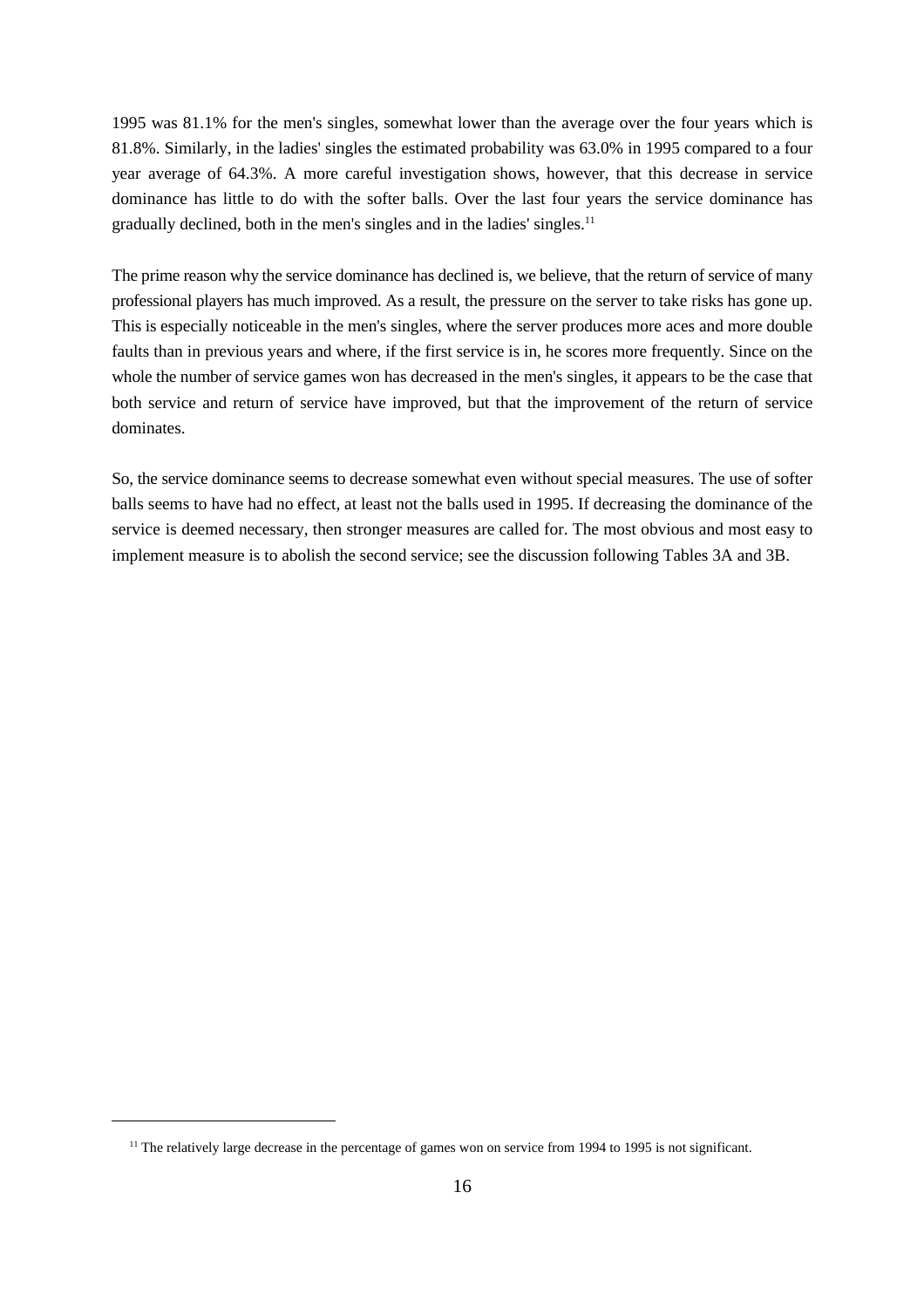## **5 Big points**

Few readers would disagree that a point played at 30-40 in a game is more important than, say, at 0-0. Similarly, a game at 4-4 in a set is more important than a game at 1-1. And the final set is more important than the first set. The question which concerns us in this section is whether players play each point "as it comes" or that they are affected by what happened in the previous point (ace, double fault) and/or by the importance of the point (break point, game point). After a double fault, are there less aces and more first services in? Do players make sure their first service is in at break point or game point? Do the "real champions" play their best tennis at the big points? These are the type of questions which we shall investigate in this section. If there are big points and if players don't play each point as it comes, then clearly the points are neither independent nor identically distributed, and this will have important consequences for the statistical modelling of tennis matches.

We begin with the question whether the points are independent. If they are, then the point following a double fault or an ace should not be any different from other points. A double fault in the men's singles occurs in 5.1% (0.1%) of the points when a seeded player serves and in 5.7% (0.1%) of the points when a non-seeded player serves (seeded and non-seeded receivers taken together). In the ladies' singles, 4.1% (0.2%) for a seeded server and 5.9% (0.2%) for a non-seeded server. Hence, seeded players serve significantly less double faults than non-seeded players. It would, of course, be naive to think that the better a player is, the less double faults he/she serves or that no double faults is a sign of good play. The players at Wimbledon apparently believe that the optimal balance between loosing a point because of a double fault and loosing a point because of too easy a second service is to choose that amount of risk which leads to about 5% double faults. One would think that the opponent plays a role as well in determining the number of double faults. After all, against a weaker opponent one does not have to take the same risks and this would lead to less double faults. Interestingly, this effect is negligible. A player serves about the same number of double faults, whether his/her opponent is seeded or non-seeded; see Tables 3A and 3B.

Let's now consider whether a double fault affects the way a player serves in the next point. This is one aspect of the question whether a point is played independently from the previous point.

#### **Hypothesis 6: After a double fault most players make sure their next first service is in.**

One hears this often and it makes sense, because players wish to avoid two consecutive double faults. They would therefore take less risk by increasing the number of 1st services in and decreasing the number of aces. In the men's singles the percentage of 1st services in is 59.5% over all points and 59.7% after a double fault. This difference is negligibly small. In the ladies' singles, however, the percentage of 1st services in increases significantly from 61.5% (all points) to 65.7% (after double fault). On the basis of this result we would be tempted to conclude that women are affected by a double fault in the previous point, but that men are not.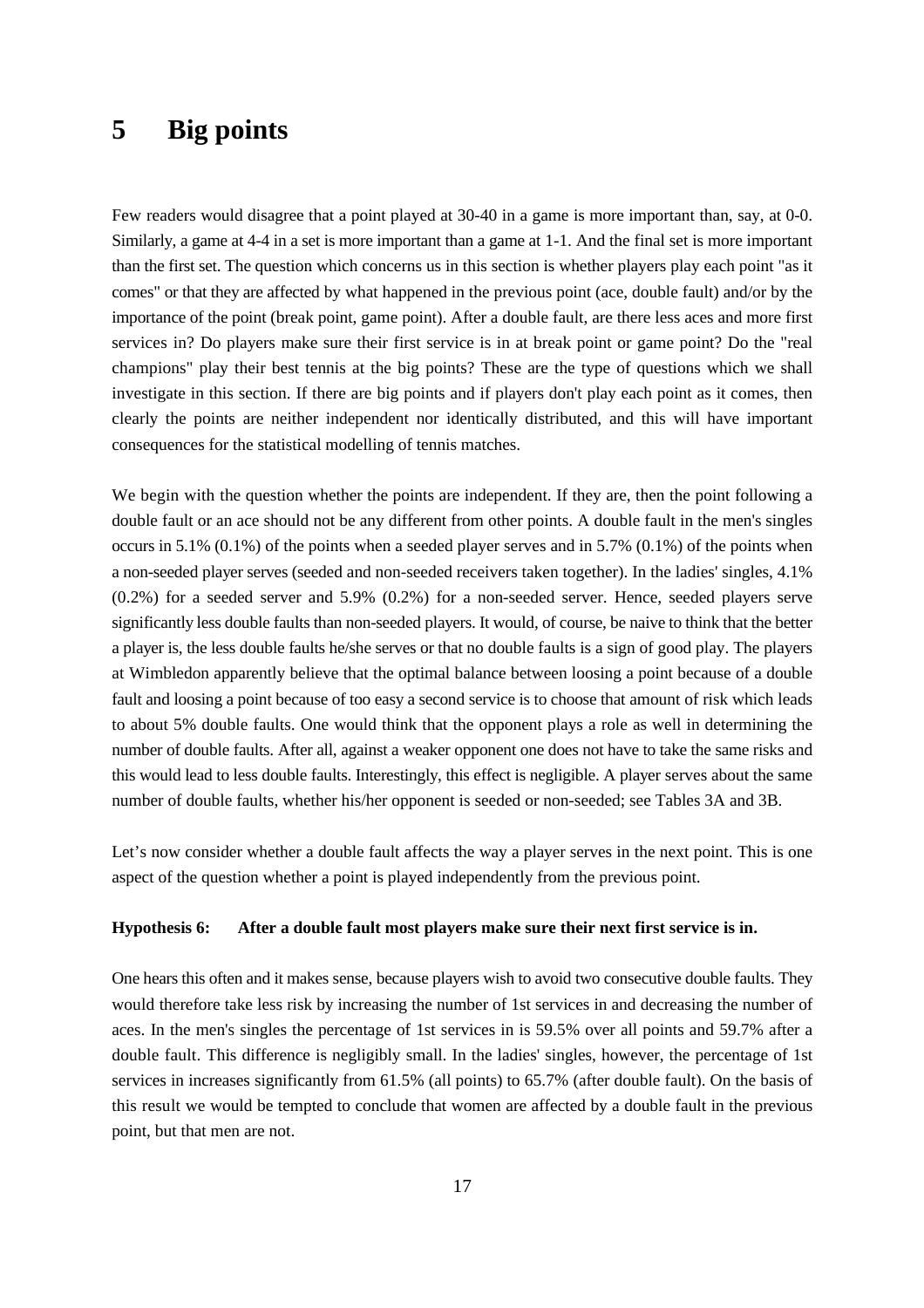|           | Percentage of         | Sd-Sd | Sd-NSd | NSd-Sd | NSd-NSd | Total | All points |
|-----------|-----------------------|-------|--------|--------|---------|-------|------------|
| <b>MS</b> | Aces                  | 10.9  | 9.7    | 7.6    | 6.4     | 8.2   | 9.1        |
|           | Double faults         | 6.9   | 5.0    | 5.1    | 5.8     | 5.4   | 5.5        |
|           | Points won on service | 65.0  | 68.8   | 61.9   | 64.0    | 64.8  | 65.0       |
|           | 1st services in       | 60.6  | 55.4   | 62.2   | 60.7    | 59.7  | 59.5       |
| LS        | Aces                  | 2.7   | 2.2    | 2.3    | 2.7     | 2.4   | 3.3        |
|           | Double faults         | 2.7   | 5.2    | 5.8    | 6.4     | 5.4   | 5.0        |
|           | Points won on service | 59.7  | 63.6   | 50.2   | 55.0    | 56.0  | 56.4       |
|           | 1st services in       | 69.1  | 65.3   | 67.2   | 62.1    | 65.7  | 61.5       |

Table 8 - Service characteristics of the point after a double fault (same server).

However, the situation is not quite so simple. It is true that the women are affected by a double fault. If we compare Table 8 with Table 3B, then we see that in all four sub-categories the percentage of aces becomes smaller after a double fault (especially when a seeded player serves against a non-seeded player) and the percentage of 1st services in becomes larger (especially when a non-seeded player serves against a seeded player). In the men's singles too the percentage of aces decreases in the point following a double fault in all sub-categories, although only marginally and not significantly; see Tables 8 and 3A. Also the percentage of 1st services in increases in three sub-categories. However, if a seed serves against a nonseed, the percentage of 1st services in decreases significantly after a double fault (from 59.5% to 55.4%) rather than increases. This is a somewhat puzzling result, since it indicates an increase in risk taking after a double fault, whereas the decline in the percentage of aces indicates the opposite. Further data will be required to resolve this contradiction. We conclude that Hypothesis 6 appears to be true in the ladies' singles, but that we are not convinced about its truth in the men's singles.

Still on the subject of independence of points, let us now consider the point following an ace. In general, an ace in the men's singles occurs in 11.3% (0.2%) of the points when a seeded player serves and in 7.6% (0.1%) of the points when a non-seeded player serves. In the ladies' singles, 3.9% (0.2%) for a seeded and 2.7% (0.1%) for a non-seeded server. Hence, seeded players serve significantly more aces than non-seeded players. The strength of the opponent matters a bit, especially in the ladies' singles, but not much.

Unlike all other hypotheses in this paper, which are statements often heard from commentators and other "experts", the following is our own invention.

#### **Hypothesis 7: An ace is worth more than one point.**

Serving an ace obviously earns you one point. How can it earn you more than one point? It could, if, following an ace, the server has gained so much extra confidence that he/she does significantly better in the next point too. In other words, if serving an ace affects the next point.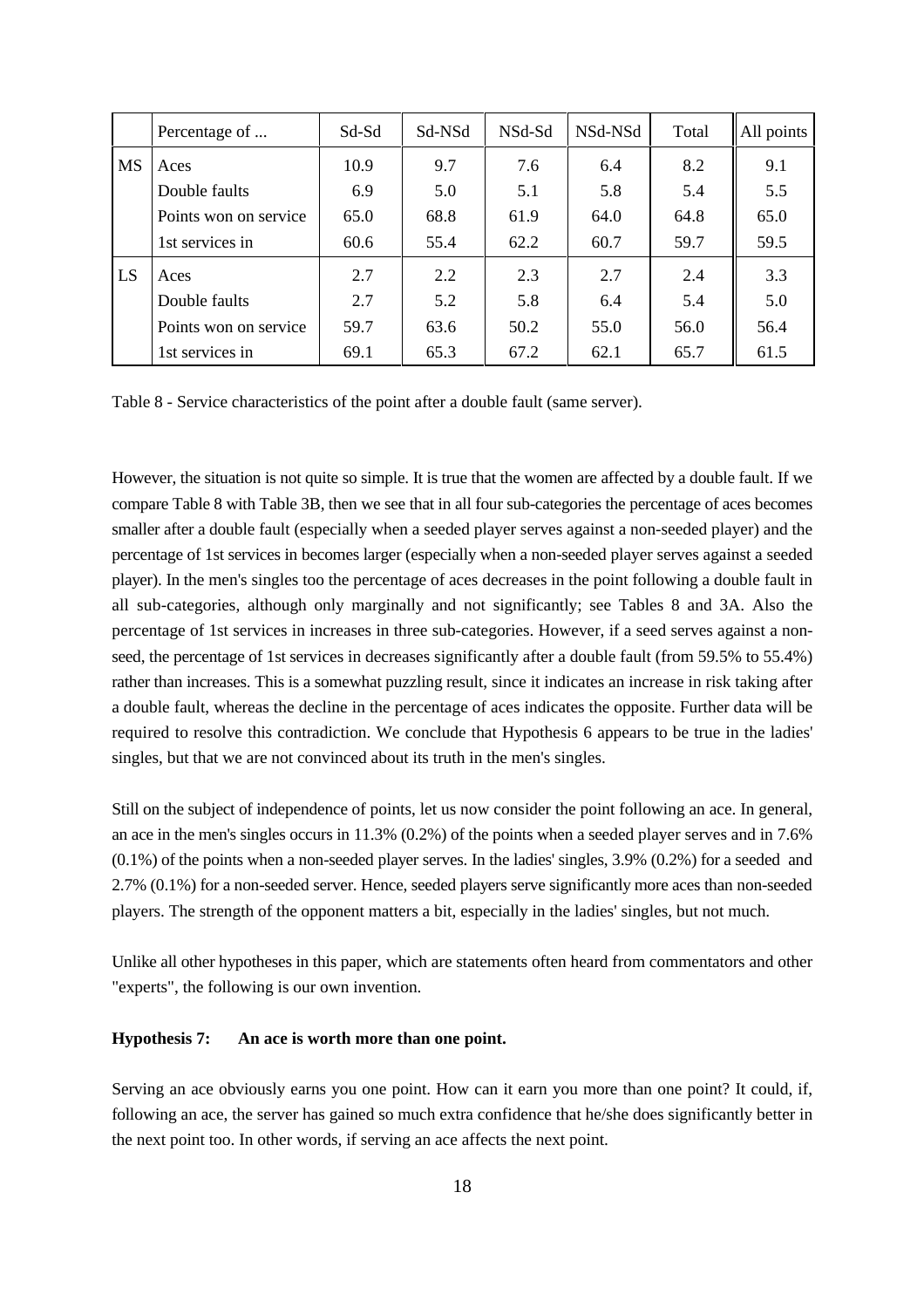|           | Percentage of         | Sd-Sd | Sd-NSd | NSd-Sd | NSd-NSd | Total | All points |
|-----------|-----------------------|-------|--------|--------|---------|-------|------------|
| <b>MS</b> | Aces                  | 14.7  | 15.5   | 11.1   | 10.5    | 13.1  | 9.1        |
|           | Double faults         | 4.5   | 5.2    | 5.9    | 5.1     | 5.3   | 5.5        |
|           | Points won on service | 70.4  | 72.9   | 63.3   | 68.0    | 68.9  | 65.0       |
|           | 1st services in       | 57.8  | 58.5   | 57.0   | 58.5    | 58.0  | 59.5       |
| LS        | Aces                  | 4.6   | 7.7    | 3.5    | 5.1     | 5.7   | 3.3        |
|           | Double faults         | 5.5   | 4.7    | 6.1    | 9.5     | 6.1   | 5.0        |
|           | Points won on service | 51.4  | 63.8   | 49.0   | 59.9    | 57.3  | 56.4       |
|           | 1st services in       | 59.6  | 54.4   | 60.6   | 48.2    | 55.7  | 61.5       |

Table 9 - Service characteristics of the point after an ace (same server).

A comparison of Table 9 with Table 3 shows that, after an ace, a player will take more risk and with success: there will be more aces, less 1st services in and, on the whole, more points won on service. If Hypothesis 7 is true and an ace is worth more than one point, perhaps we can also say how much more it is worth. Indeed we can. In the men's singles an ace is worth 1.04 points and in the ladies' singles 1.01 points, a small increase but not unimportant, especially in the men's singles.<sup>12</sup>

We next address the question whether points are identically distributed. So we don't ask what happens in the point *following* another point (ace, double fault), but rather what happens *at* a particular point. For example, at game point or break point, is it particularly important to have your first service in?

#### **Hypothesis 8: Good players make sure their first service is in at game point or break point.**

We shall consider Hypothesis 8 together will another hypothesis, possibly the best known of all.

#### **Hypothesis 9: The real champions play their best tennis at the big points.**

In this paper we will only discuss one of many possible interpretations of this important hypothesis. If we think of all break points as big points (which is of course a drastic simplification), then Hypothesis 9 can be interpreted as follows: Seeded players perform better at break points, whereas non-seeded players do not.

Tables 10 and 11 will assist us in analysing Hypotheses 8 and 9.

<sup>&</sup>lt;sup>12</sup> For example, we have from Table 9,  $1.0 + 0.689 - 0.650 = 1.039$  in the men's singles.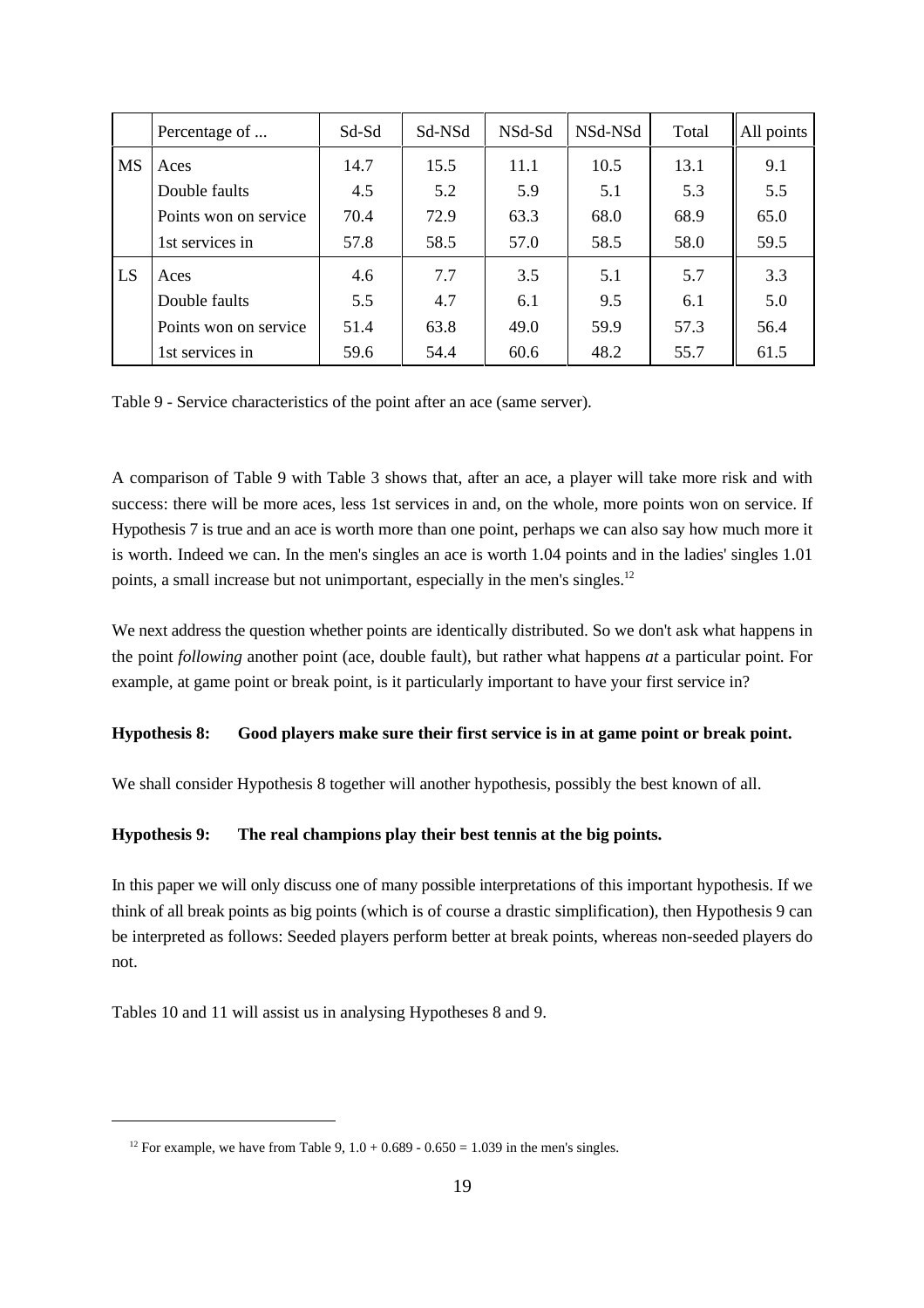|           | Percentage of         | Sd-Sd | Sd-NSd | NSd-Sd | NSd-NSd | Total | All points |
|-----------|-----------------------|-------|--------|--------|---------|-------|------------|
| <b>MS</b> | Aces                  | 11.9  | 12.9   | 10.3   | 9.0     | 10.9  | 9.1        |
|           | Double faults         | 5.6   | 5.5    | 5.7    | 5.8     | 5.7   | 5.5        |
|           | Points won on service | 65.0  | 69.7   | 62.5   | 63.7    | 65.4  | 65.0       |
|           | 1st services in       | 56.9  | 57.1   | 58.4   | 57.2    | 57.5  | 59.5       |
| LS        | Aces                  | 3.8   | 5.1    | 3.7    | 3.6     | 4.2   | 3.3        |
|           | Double faults         | 3.2   | 5.1    | 5.7    | 7.0     | 5.3   | 5.0        |
|           | Points won on service | 56.0  | 63.9   | 50.0   | 58.4    | 57.5  | 56.4       |
|           | 1st services in       | 66.4  | 58.5   | 60.7   | 59.9    | 60.6  | 61.5       |

Table 10 - Service characteristics at game point.

|           | Percentage of         | Sd-Sd | Sd-NSd | NSd-Sd | NSd-NSd | Total | All points |
|-----------|-----------------------|-------|--------|--------|---------|-------|------------|
| <b>MS</b> | Aces                  | 11.1  | 10.4   | 5.8    | 5.8     | 7.4   | 9.1        |
|           | Double faults         | 3.8   | 4.9    | 5.7    | 6.9     | 5.7   | 5.5        |
|           | Points won on service | 65.6  | 69.5   | 58.0   | 60.9    | 62.2  | 65.0       |
|           | 1st services in       | 61.8  | 61.0   | 60.8   | 57.8    | 60.1  | 59.5       |
| LS        | Aces                  | 4.1   | 3.2    | 2.0    | 1.8     | 2.6   | 3.3        |
|           | Double faults         | 2.9   | 3.1    | 4.5    | 6.2     | 4.3   | 5.0        |
|           | Points won on service | 58.3  | 58.2   | 49.0   | 54.0    | 53.5  | 56.4       |
|           | 1st services in       | 68.5  | 64.0   | 60.8   | 60.9    | 62.7  | 61.5       |

|  |  | Table 11 - Service characteristics at break point. |  |  |
|--|--|----------------------------------------------------|--|--|
|--|--|----------------------------------------------------|--|--|

First of all, we define a game point as one of the scores 40-0, 40-15, 40-30 and advantage server, but not, say, 30-40, even though the score is one point away from game. Comparison of Table 10 with Table 3 shows that Hypothesis 8 is wrong as far as game points are concerned. If anything, the results point in the opposite direction. At game point the percentage of 1st services in is 57.5% in the men's singles (59.5% over all points which is significantly larger) and 60.6% in the ladies' singles (61.5% over all points which is insignificantly larger). We also observe more aces and slightly more points won on service. Moreover, this holds for the men's singles as well as for the ladies' singles. Hence, at game point, the server, being in a winning mood, takes more risks or the receiver tries less hard, or both.

At break point, however, the server is, on the whole, more risk averse (see Table 11) and achieves a slightly higher percentage of 1st services in. Hence, Hypothesis 8 appears to be false at game point, but true at break point.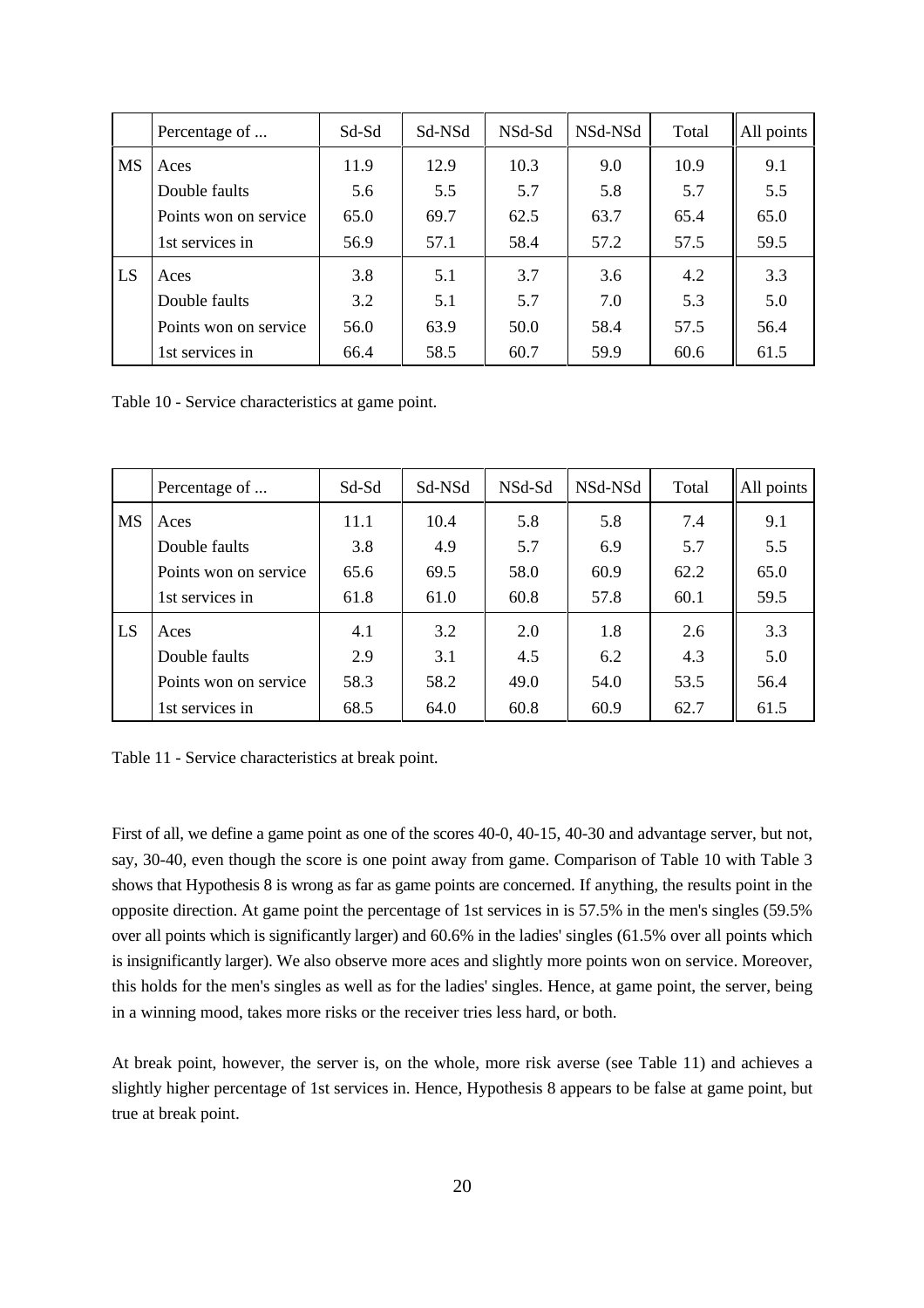Break points are more important than game points for both the server and the receiver. These are the points where the seeded player, on service break point down, would perform particularly well (Hypothesis 9), for example by hitting an ace. If the seeded player, while serving, performs relatively well under pressure (that is, at break point), this is not reflected in the number of aces. In the men's singles the percentage of aces served by the seeded player drops from 11.3% to 10.6% and in the ladies' singles from 3.9% to 3.5%. The drops are not significant, but they show that, if there is any difference at all, the seeded player serves less rather than more aces. The non-seeded player, when serving at break point, also serves less aces, but this difference is significant: the men produce only 5.8% (0.4%) aces at break point compared to 7.6% (0.1%) in general, while the women hit 2.0% (0.3%) aces at break point compared to 2.7% (0.1%) in general.

This reduction in the percentage of aces reflects that, at break point, players make sure their 1st service is in (Hypothesis 8) and hence take less risk. Both men and women also win significantly less points at break point down than otherwise:  $62.2\% < 65.0\%$  (MS) and  $53.5\% < 56.4\%$  (LS) (compare Tables 11 and 3). For the men, this difference can be solely attributed to the non-seeded servers. We are tempted to conclude that it is not true that, when serving at break point, the seeded players play their best tennis, but rather that the non-seeded players play their worst. However, a more plausible interpretation is that the seeded server, break point down, performs better and so does the receiver (seeded or non-seeded), and that these two improvements cancel. In contrast, a non-seeded server, break point down, does *not* perform better, while the receiver (seeded or non-seeded) does. So, Hypothesis 9 appears to be true for the men. However, not for the women, since in the ladies' singles, somewhat puzzlingly, the difference between 53.5% and 56.4% can be solely attributed to (relatively) good play of non-seeded receivers.

Hypotheses 8 and 9 are concerned with the question whether players behave differently at particular points in a game, in this case game point or break point. The next hypothesis is concerned with the question whether players behave differently at a particular game in a set.

#### **Hypothesis 10: The 7th game is the most important game in the set.**

We don't know the history of this "wisdom", but there is no doubt that many (and, in particular, many commentators) believe it. We can measure the importance of a game in two ways, weighted or unweighted. The unweighted importance of a game in a set, assuming that the game occurs in the set, is defined as the probability that the server in that game wins the set given that he/she wins the game minus the probability that the server wins the set given that he/she looses the game.<sup>13 14</sup> The unweighted importance does not take into account that some games (like the 12th) occur much less frequently than other games (such as the first 6). The weighted importance takes this into account by defining weighted importance as unweighted importance times the probability that the game occurs.

 $<sup>13</sup>$  If we had defined the unweighted importance of a game in a set as the probability that the server in that game wins the set</sup> given that he/she wins the game, then we would not have taken account of the fact that, after the first set, in odd games usually the player who won the previous set (often the weaker player) serves. See the discussion at Hypothesis 2.

 $14$  The tie-break and games after 6-6 in the final set are not considered in Table 12.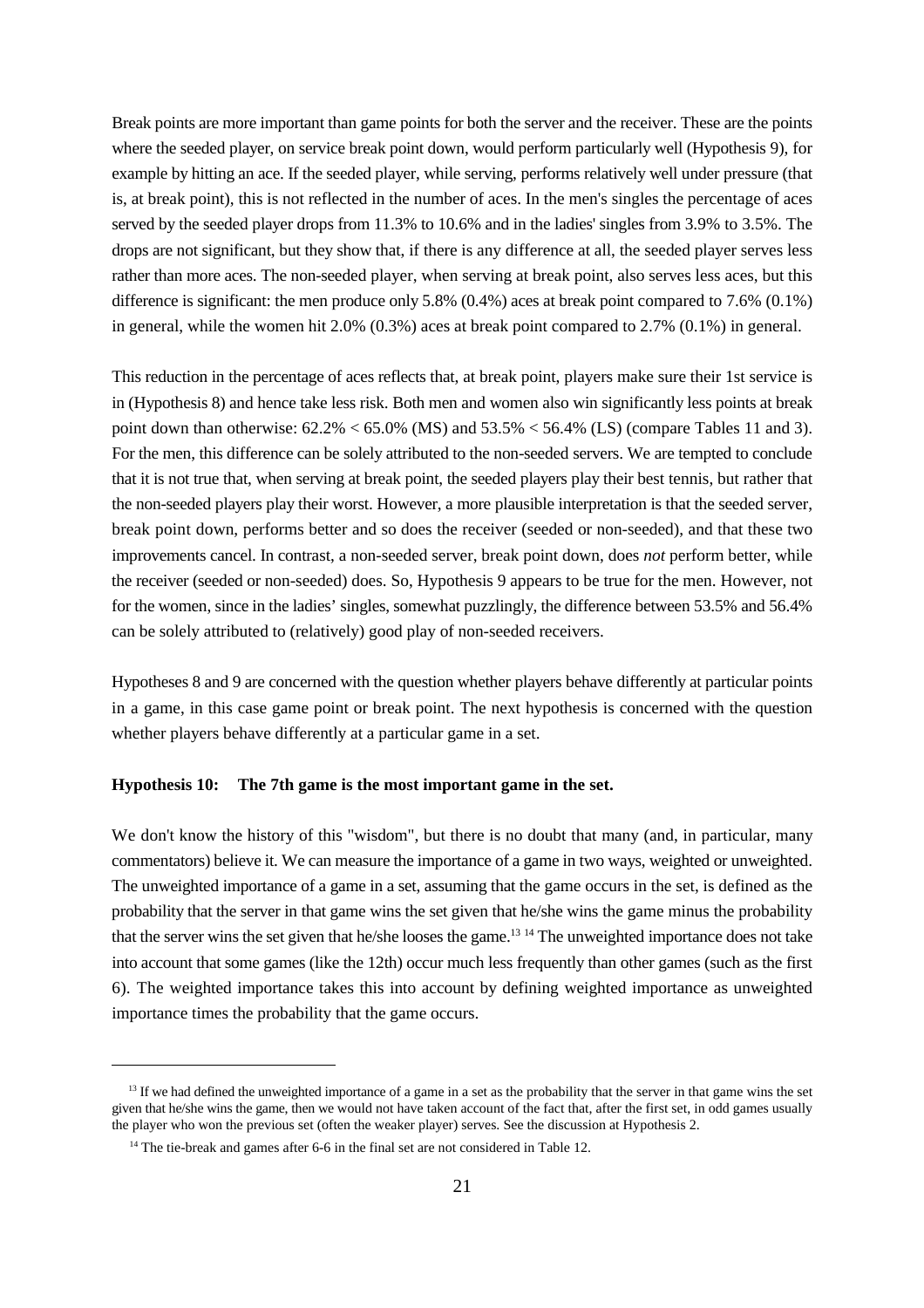|               | $\overline{2}$ | $\overline{4}$ | 6 | $\tau$ | 8                                                                     | 9 | 10 | 11                                                                                                                                                          | 12  | Mean |
|---------------|----------------|----------------|---|--------|-----------------------------------------------------------------------|---|----|-------------------------------------------------------------------------------------------------------------------------------------------------------------|-----|------|
| MS Unweighted |                |                |   |        |                                                                       |   |    | 33.9   32.6   33.0   41.6   34.7   43.0   38.4   34.7   43.2   59.1   49.7   56.9                                                                           |     | 44.1 |
| Weighted      |                |                |   |        |                                                                       |   |    | 33.9 32.6 33.0 41.6 34.7 43.0 37.6 31.2 33.6 32.7 14.2 16.2 39.3                                                                                            |     |      |
| LS Unweighted |                |                |   |        |                                                                       |   |    | $\vert$ 37.7 $\vert$ 41.1 $\vert$ 40.1 $\vert$ 34.3 $\vert$ 34.5 $\vert$ 41.3 $\vert$ 39.8 $\vert$ 42.1 $\vert$ 34.0 $\vert$ 52.4 $\vert$ 58.5 $\vert$ 53.1 |     | 42.4 |
| Weighted      |                |                |   |        | $37.7$   41.1   40.1   34.3   34.5   41.3   36.6   31.6   18.9   19.3 |   |    | $9.3 \perp$                                                                                                                                                 | 8.4 | 39.7 |

Table 12 - (Un)weighted importance of each game in a set.

As Table 12 shows, Hypothesis 10 is clearly nonsense. Unweighted, games 10 and 12 in the men's singles and games 10, 11 and 12 in the ladies' singles are the most important. There is no indication that the 7th game plays a special role. Since the 10th, 11th and 12th games don't occur as frequently as the first 6 games, their weighted importance is rather less. Weighted, the 7th game does not play a special role either. If anything, the 6th game is more important, both in the men's singles and in the ladies' singles, although this result is statistically insignificant. Hence we reject Hypothesis 10.

Up to now we have assumed that big points exist. But do they?

#### **Hypothesis 11: All points are equally important.**

The previous discussion makes it plausible that not all points are equally important and that the players (especially the non-seeded players) behave differently at break points. We have one further piece of evidence, which is presented in Table 13.

|                | <b>MS</b>                          |             | LS                                 |                          |
|----------------|------------------------------------|-------------|------------------------------------|--------------------------|
| Set            | $P_{\text{Sd}}$ - $P_{\text{NSd}}$ | Sd wins set | $P_{\text{Sd}}$ - $P_{\text{NSd}}$ | Sd wins set              |
|                | 9.3                                | 79.7        | 11.5                               | 77.6                     |
| $\overline{2}$ | 8.9                                | 78.5        | 14.4                               | 84.2                     |
| 3              | 7.3                                | 69.6        | 11.0                               | 83.3                     |
| 4              | 7.3                                | 70.7        | $\overline{\phantom{a}}$           | $\overline{\phantom{a}}$ |
| 5              | 4.3                                | 70.4        |                                    |                          |
| Total          | 8.1                                | 75.0        | 12.7                               | 81.2                     |

Table 13 - Two measurements of the strength of a seeded player relative to a non-seeded player.  $(P_{\rm ad} (P_{\rm NSd})$  is the estimated probability of seeded (non-seeded) player winning a point on service versus a non-seeded (seeded) player.)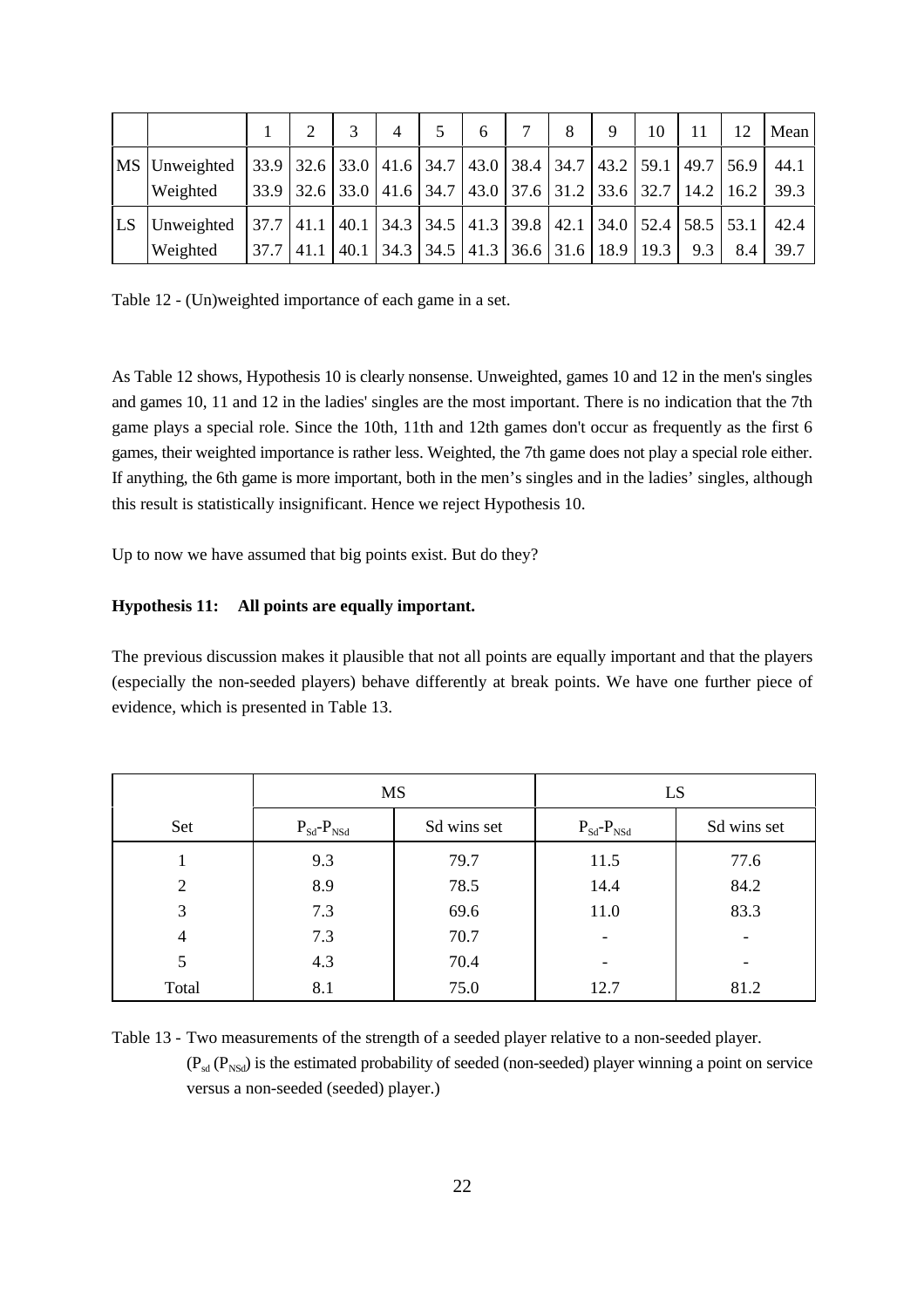We can measure the strength of a seeded player relative to a non-seeded player by  $P_{Sd}$  -  $P_{NSd}$ , where  $P_{Sd}$ denotes the estimated probability that the seed wins a point while serving against a non-seed and  $P_{NSd}$ denotes the estimated probability that the non-seed wins a point while serving against a seed. The probabilities for all sets taken together are given in Tables 3A and 3B above. For the men,  $P_{\rm sd} = 69.3\%$  and  $P_{NSd} = 61.2\%$  and hence  $P_{SG}P_{NSd} = 8.1\%$ , whereas for the women  $P_{Sd} = 62.9\%$  and  $P_{NSd} = 50.2\%$  and hence  $P_{\text{Sd}}$ - $P_{\text{NSd}}$  = 12.7%. The difference between seeds and non-seeds is thus greater in the ladies' singles than in the men's singles, not surprisingly. There is a second way to measure the difference in strength, namely the estimated probability that the seed wins a set from the non-seed. This is 75.0% in the men's singles and 81.2% in the ladies' singles and we reach the same conclusion. In Table 13 we present these two measures by set.<sup>15</sup> We see that the difference in strength between a seeded and a non-seeded player (as measured by  $P_{\text{Sd}}$ - $P_{\text{NSd}}$ ) decreases gradually in the men's singles, but not in the ladies' singles. However, in both the men's singles and the ladies' singles, the difference in strength is least in the final set (4.3% in the MS, 11.0% in the LS). This is what we would expect. In the deciding final set we don't expect a lot of difference in strength any more, even though a seed and a non-seed play each other. Now a curious phenomenon occurs. Even though, in the final set, the number of points won by the seed is not very much larger than of the nonseed, the seed still has a very much larger chance to win the final set. And this is true both for the men and for the women. There is only one possible explanation, and that is that the seeds play the important points better (or equivalently, that the non-seeds play them worse). We conclude that not all points are equally important and that the non-seeds have particular problems playing them.

<sup>&</sup>lt;sup>15</sup> Compare Tables 17A and 17B in Section 7.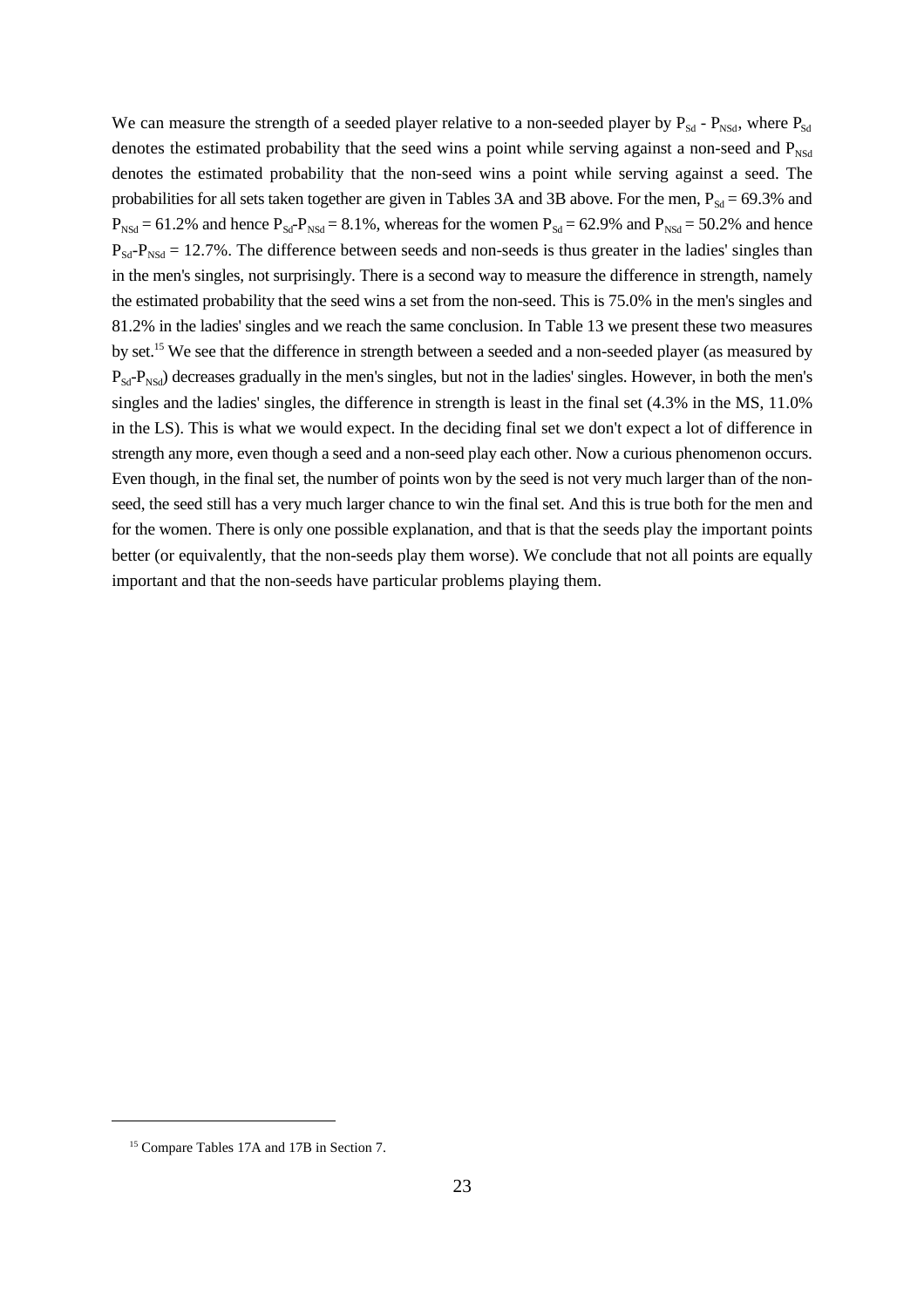### **6 Breaks**

The server is expected to win his or her service game. If he or she fails to do so, this is considered serious in the ladies' singles and disastrous in the men's singles. A game won not by the server but by the receiver is called a "break". In the men's singles breaks occur 18.2% of the time, in the ladies' singles 35.7%; see Tables 3A and 3B. The better the players, the more serious it is to be broken. When two seeds play each other, breaks occur in 13.9% of the games in the men's singles, 33.4% in the ladies' singles. When two nonseeds play against each other, breaks occur more often: 19.6% in the men's singles and 35.7% in the ladies' singles.

Most people believe in the "break-rebreak" effect, which is our next hypothesis.

### **Hypothesis 12: After breaking your opponent's service there is an increased chance that you will loose your own service.**

In the previous section we discussed the independence of *points* and we illustrated the suspected dependence by asking whether the point following a double fault or an ace is any different from other points. We decided that there are indications that it is. Hypothesis 12, however, relates to the independence of *games*.

|           | Previous game                | Sd-Sd | Sd-NSd | NSd-Sd | NSd-NSd | Total |
|-----------|------------------------------|-------|--------|--------|---------|-------|
| <b>MS</b> | <b>Break</b>                 | 86.9  | 87.2   | 73.9   | 83.0    | 83.3  |
|           | Break point(s), but no break | 87.7  | 91.8   | 71.0   | 75.3    | 80.7  |
|           | No break point               | 85.4  | 89.0   | 75.2   | 80.1    | 81.6  |
|           | All games                    | 86.1  | 89.0   | 74.4   | 80.4    | 81.8  |
| LS        | <b>Break</b>                 | 67.4  | 77.6   | 51.3   | 66.7    | 68.3  |
|           | Break point(s), but no break | 61.3  | 75.2   | 49.3   | 49.4    | 60.4  |
|           | No break point               | 66.6  | 78.0   | 48.6   | 66.0    | 62.0  |
|           | All games                    | 66.6  | 77.6   | 49.8   | 64.3    | 64.3  |

Table 14 - Estimated probabilities of winning a service game depending on what happened in the previous game (same set).

Referring to Table 14, Hypothesis 12 appears, at first sight, to be wrong. Overall, the probability of winning a service game increases rather than decreases after a break, in the men's singles from 81.8% to 83.3%, in the ladies' singles from 64.3% to 68.3%. The increase is 1.5%-points (1.0%) in the men's singles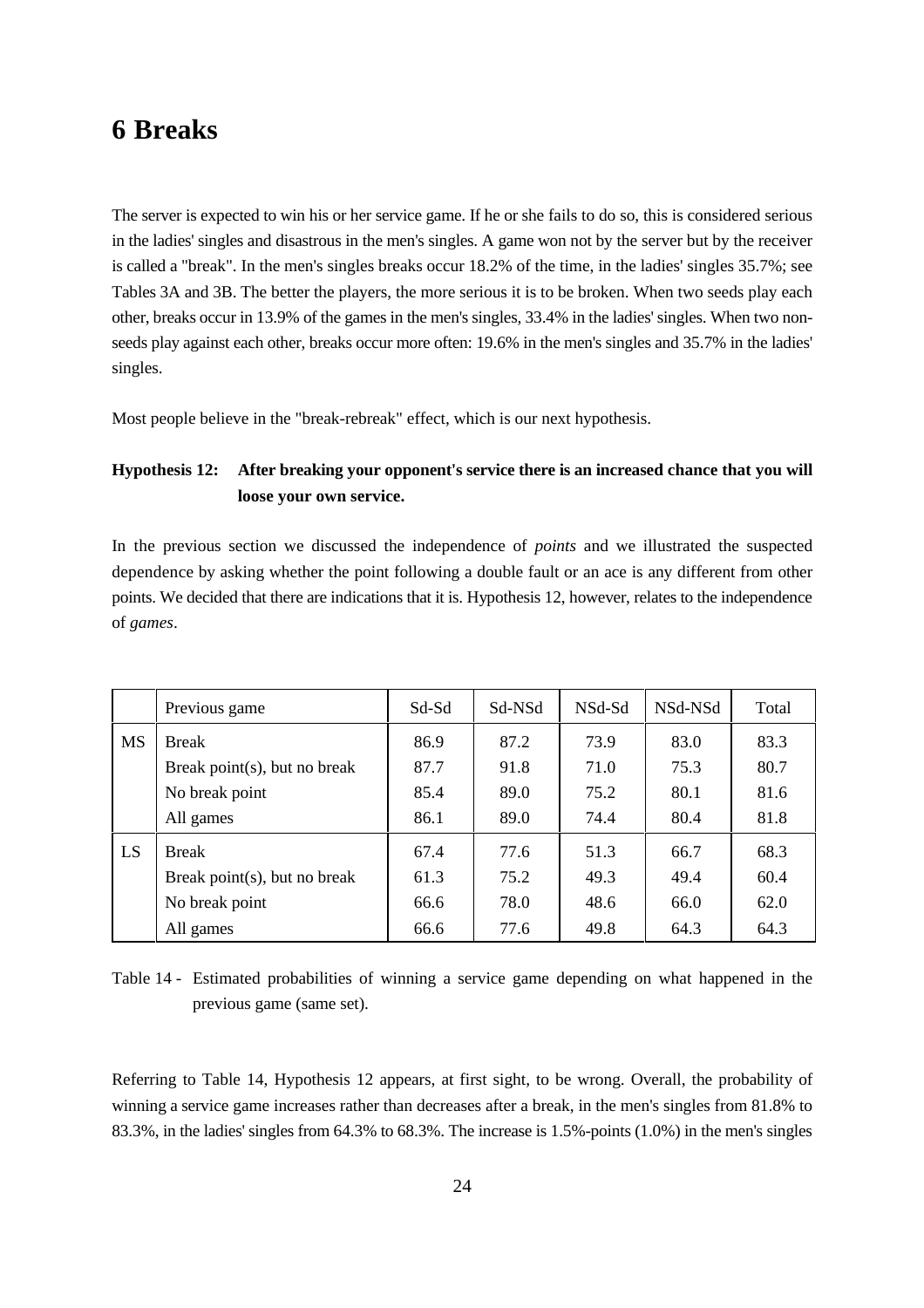and 4.0%-points (1.4%) in the ladies' singles, hence somewhat marginal for the men, but highly significant for the women.

The reader may protest by arguing that we should only consider matches between players of equal strength, Sd-Sd or NSd-NSd, because with players of unequal strength (Sd-NSd and NSd-Sd) it is to be expected that the stronger player often breaks the weaker player and then goes on to win his/her own service game, whether Hypothesis 12 is true or not. This event could dominate in the aggregate figures described above, so that these are no true indications of the opposite of Hypothesis 12. However, even if we constrain ourselves to matches between players of equal strength, then Hypothesis 12 is still incorrect, as Table 14 shows. Hence, our conclusion is unchanged: after a break, the players are more, rather than less, likely to win their service game. Thus, although Hypothesis 12 is based on the belief that, in the game following a break, the winner takes it a bit easier and the looser tries a bit harder, apparently, what happens is just the opposite. The winner gains in confidence and the looser gets slightly discouraged.

Next, we suppose that in the previous game no break has occurred, but that the receiver had a good chance to break because he/she had one or more break points. The receiver did not capitalise on these break points and this may have discouraged him/her.

### **Hypothesis 13: After missing break points in the previous game there is an increased chance that you will loose your own service.**

Table 14 shows that this hypothesis has some support. The probability of a break is higher than usual (1.1%-points higher in the men's singles, 3.9%-points higher in the ladies' singles), but not significantly so. The "discouragement effect" is particularly strong when two non-seeds play against each other. There the probability of loosing a service game after missed break points in the previous game increases by 5.1% points (2.8%) in the men's singles and a spectacular 14.9%-points (5.9%) in the ladies' singles. This adds support to the idea that seeded players are not only technically but also mentally stronger than non-seeded players. They don't let themselves be discouraged and are less affected by what happened in the previous point or game.

Where Hypotheses 12 and 13 concern two consecutive games in the same set, the next hypothesis concerns the final game (possibly a tie-break) in one set and the first game in the next set.

### **Hypothesis 14: After winning a set there is an increased chance that you will loose the first game in the next set.**

The idea is the same as in Hypothesis 12. The winner of the set is happy to relax while the looser is anxious to make an early break in the new set. But again, maybe the opposite is the case: the winner has gained confidence and performs even better than before?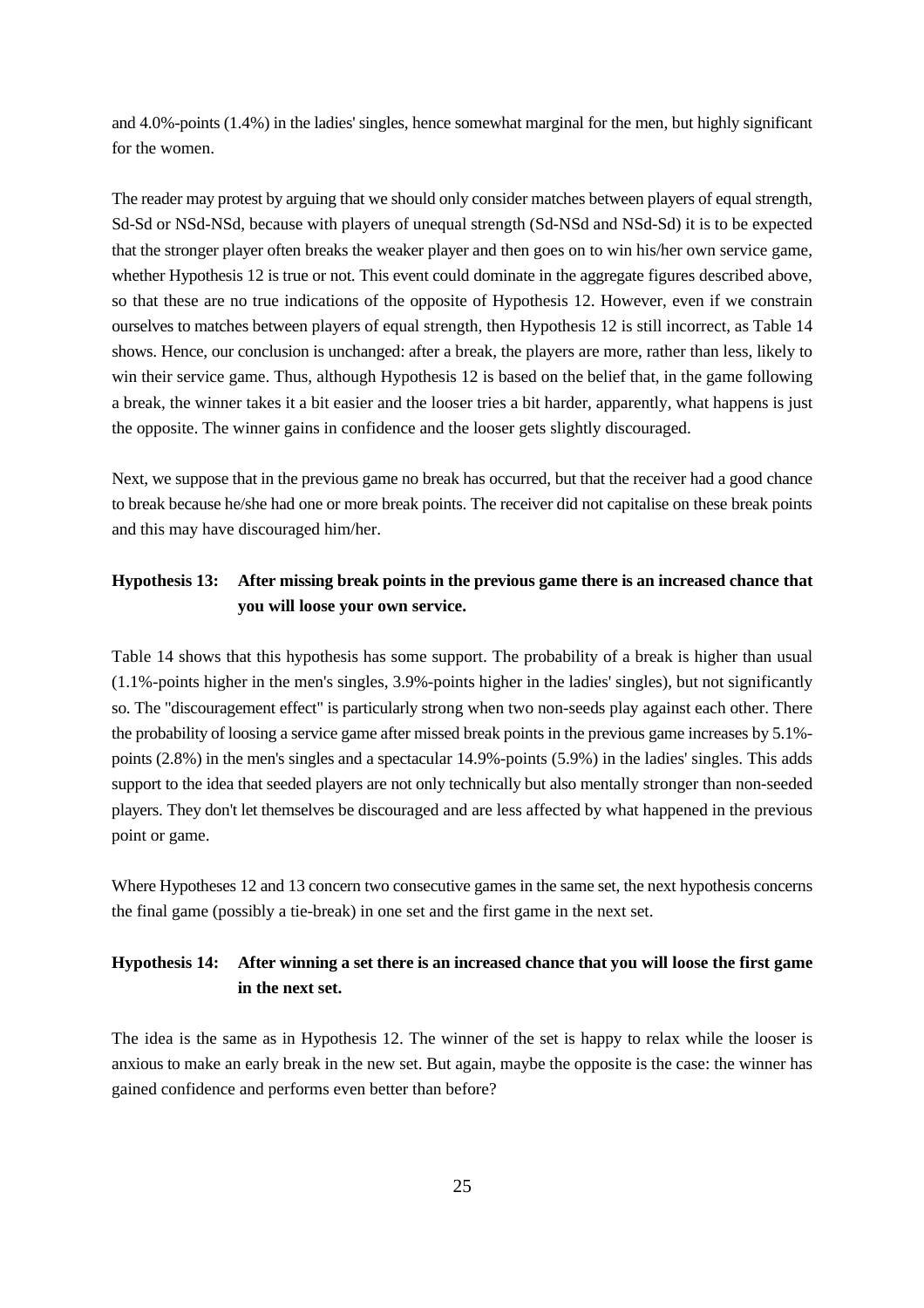|    |                                          | Sd-Sd | Sd-NSd | NSd-Sd | NSd-NSd | Total |
|----|------------------------------------------|-------|--------|--------|---------|-------|
| MS | First game after current server won set  | 85.7  | 88.3   | 75.6   | 86.1    | 85.2  |
|    | lost set                                 | 84.2  | 87.8   | 71.4   | 77.4    | 77.6  |
|    | Other games after current server won set | 85.6  | 89.6   | 77.2   | 85.0    | 85.7  |
|    | lost set                                 | 83.4  | 85.6   | 73.6   | 73.4    | 76.8  |
| LS | First game after current server won set  | 68.7  | 76.7   | 63.2   | 66.7    | 71.4  |
|    | lost set                                 | 68.2  | 67.9   | 49.4   | 46.7    | 54.7  |
|    | Other games after current server won set | 69.4  | 81.0   | 50.0   | 69.8    | 71.8  |
|    | lost set                                 | 59.6  | 71.1   | 46.9   | 57.1    | 55.0  |

Table 15 - Estimated probabilities of server winning first game and other games in a set depending on who won the previous set.

Some care is required interpreting Table 15. Comparing rows 1 and 2, we see that the probabilities in row 2 are always lower than in row 1 (and similarly, rows 3 and 4, 5 and 6, 7 and 8). This shows that a player in the men's singles who serves in the first game of the new set is more likely to be successful if he won the previous set than if he lost it. This is not surprising, because if he won the previous set he is probably the better player. What we should compare is rows 1 and 3, 2 and 4 for the men's singles and 5 and 7, 6 and 8 for the ladies' singles. This will show whether the outcome of the previous set has an effect on the first game which differs from its effect on the other games of the set. In other words, it will show whether the winner of the previous set will "take it easy" in the first game or, on the contrary, is "ready for the kill".

Table 15 shows that neither is the case. The first game of a new set (with the exception of the first game in the first set, see the "first game effect" discussed under Hypothesis 3) is nothing special. There are, however, two remarkable exceptions, both in the ladies' singles. The first is that a non-seeded player, having won a set from a seeded player, appears to serve particularly well in the first game of the new set  $(63.2\% > 50.0\%)$ . The second exception is that a non-seeded player, having lost a set against another nonseeded player, has a particularly small chance of winning her service in the first game of the new set  $(46.7\% < 57.1\%)$ . These two exceptions are in harmony with the previous discussion. Our findings strongly suggest a positive correlation between points (and games), that is, a "winning mood effect": if you do well in one point (game) you will also do well in the next point (game). This effect appears to dominate the often heard negative correlation idea: if you do well (break service, win a set, etcetera), don't loose your concentration, because your opponent is going to hit back. Furthermore, the positive correlation is stronger with non-seeded than with seeded players. Hence: *The stronger a player is, the less is he/she affected by what happened in the previous points.*

Our final hypothesis in this section is

#### **Hypothesis 15: One break is enough to win the set.**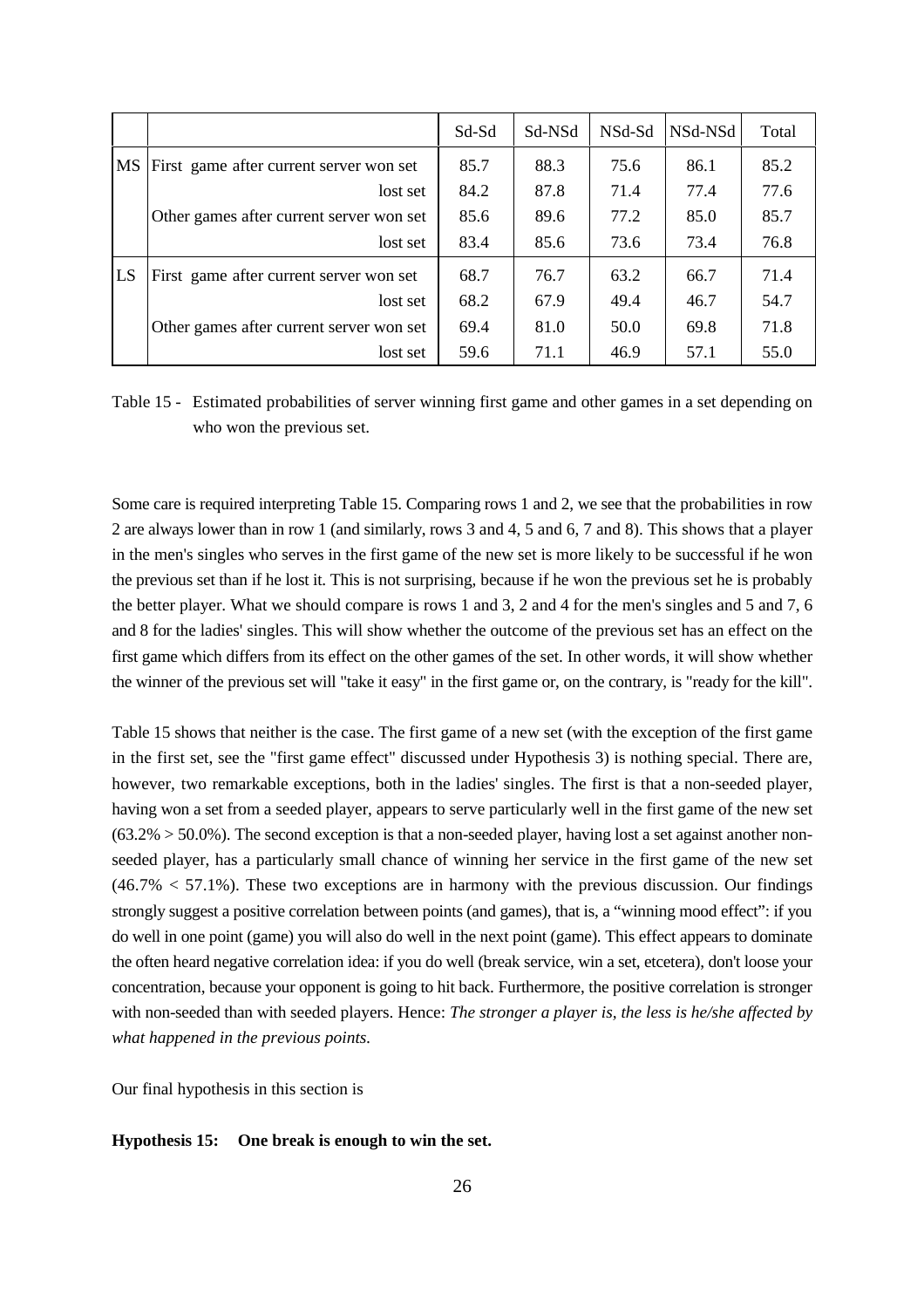From one point of view this hypothesis is trivially true. Given that there is one break in a set, the player who has broken does not need a second break. One break is enough. What we mean, however, is: If you achieve the first break in a set, how confident can you be that you will win the set? After all, you may be broken back.

For each set score (6-0, 6-1, etcetera), we have tabulated the relative frequency of the total number of breaks. For example, 6-0 can only occur with 3 breaks. But 6-1 can occur with 2, 3, 4 or 5 breaks. This leads to Tables 16A (men's singles) and 16B (ladies' singles).

| Score   | $\boldsymbol{0}$             | 1                        | $\overline{2}$           | 3                        | 4   | 5                        | 6                        | 7                        | Total |
|---------|------------------------------|--------------------------|--------------------------|--------------------------|-----|--------------------------|--------------------------|--------------------------|-------|
| $6 - 6$ | 11.5                         | $\overline{\phantom{0}}$ | 6.0                      | $\overline{\phantom{0}}$ | 1.8 | $\qquad \qquad$          | 0.3                      | $\overline{\phantom{0}}$ | 19.6  |
| $7 - 5$ | -                            | 4.2                      |                          | 3.7                      | -   | 1.1                      | $\overline{\phantom{a}}$ | 0.1                      | 9.1   |
| $6 - 4$ | $\overline{\phantom{0}}$     | 17.9                     | $\overline{\phantom{0}}$ | 7.4                      | -   | 1.5                      | $\overline{\phantom{a}}$ | 0.0                      | 26.7  |
| $6 - 3$ | $\overline{\phantom{0}}$     | 13.1                     | 4.7                      | 3.6                      | 0.9 | 0.1                      | 0.1                      | 0.0                      | 22.5  |
| $6 - 2$ | $\qquad \qquad \blacksquare$ | $\overline{\phantom{0}}$ | 11.3                     | $\overline{\phantom{0}}$ | 1.2 |                          | 0.0                      | -                        | 12.4  |
| $6 - 1$ | $\qquad \qquad \blacksquare$ |                          | 6.1                      | 1.8                      | 0.2 | 0.0                      | $\overline{\phantom{a}}$ | $\qquad \qquad -$        | 8.1   |
| $6-0$   | -                            |                          |                          | 1.6                      | -   | $\overline{\phantom{0}}$ | -                        | $\overline{\phantom{0}}$ | 1.6   |
| Total   | 11.5                         | 35.2                     | 28.1                     | 18.0                     | 4.1 | 2.6                      | 0.4                      | 0.1                      | 100.0 |

Table 16A - Relative frequency distribution of the total number of breaks in a set for different set scores: men's singles.

| Score   | $\boldsymbol{0}$         | 1                        | $\overline{2}$           | 3                        | 4                        | 5                        | 6                        | 7   | 8                        | 9                 | 10                       | Total |
|---------|--------------------------|--------------------------|--------------------------|--------------------------|--------------------------|--------------------------|--------------------------|-----|--------------------------|-------------------|--------------------------|-------|
| $6-6$   | 0.4                      | $\overline{\phantom{a}}$ | 3.2                      | $\overline{\phantom{0}}$ | 2.4                      | -                        | 1.2                      | -   | 0.4                      | $\qquad \qquad -$ | 0.2                      | 7.8   |
| $7 - 5$ | $\overline{\phantom{a}}$ | 1.0                      | $\overline{\phantom{a}}$ | 2.4                      | $\overline{\phantom{a}}$ | 4.0                      | $\overline{\phantom{a}}$ | 0.8 | $\overline{\phantom{a}}$ | 0.0               | $\overline{\phantom{a}}$ | 8.2   |
| $6 - 4$ | $\overline{\phantom{a}}$ | 5.2                      | $\overline{\phantom{a}}$ | 7.4                      | $\overline{\phantom{a}}$ | 7.4                      | $\overline{\phantom{a}}$ | 0.8 | $\overline{\phantom{a}}$ | 0.0               | $\overline{\phantom{a}}$ | 20.7  |
| $6 - 3$ | $\overline{\phantom{a}}$ | 4.4                      | 2.4                      | 5.4                      | 4.4                      | 0.8                      | 1.6                      | 0.2 | 0.0                      | -                 | $\overline{\phantom{0}}$ | 19.1  |
| $6 - 2$ | $\overline{\phantom{a}}$ | $\overline{\phantom{a}}$ | 10.1                     | $\overline{\phantom{a}}$ | 7.6                      | $\overline{\phantom{a}}$ | 1.2                      | -   | $\overline{\phantom{a}}$ | -                 | $\qquad \qquad -$        | 18.9  |
| $6 - 1$ | $\overline{\phantom{a}}$ | $\overline{\phantom{a}}$ | 8.2                      | 6.4                      | 2.2                      | 0.4                      | $\overline{\phantom{a}}$ | -   | -                        | -                 | $\overline{\phantom{0}}$ | 17.1  |
| $6-0$   | $\overline{\phantom{a}}$ | -                        | $\overline{\phantom{a}}$ | 8.3                      | $\overline{\phantom{a}}$ | ۰                        | $\overline{\phantom{a}}$ |     | $\overline{\phantom{a}}$ | -                 | $\overline{\phantom{a}}$ | 8.3   |
| Total   | 0.4                      | 10.5                     | 23.9                     | 29.8                     | 16.5                     | 12.5                     | 4.0                      | 1.8 | 0.4                      | 0.0               | 0.2                      | 100.0 |

Table 16B - Relative frequency distribution of the total number of breaks in a set for different set scores: ladies' singles.

In the tables, cells with a dash (-) indicate score/break combinations which can not occur. For example,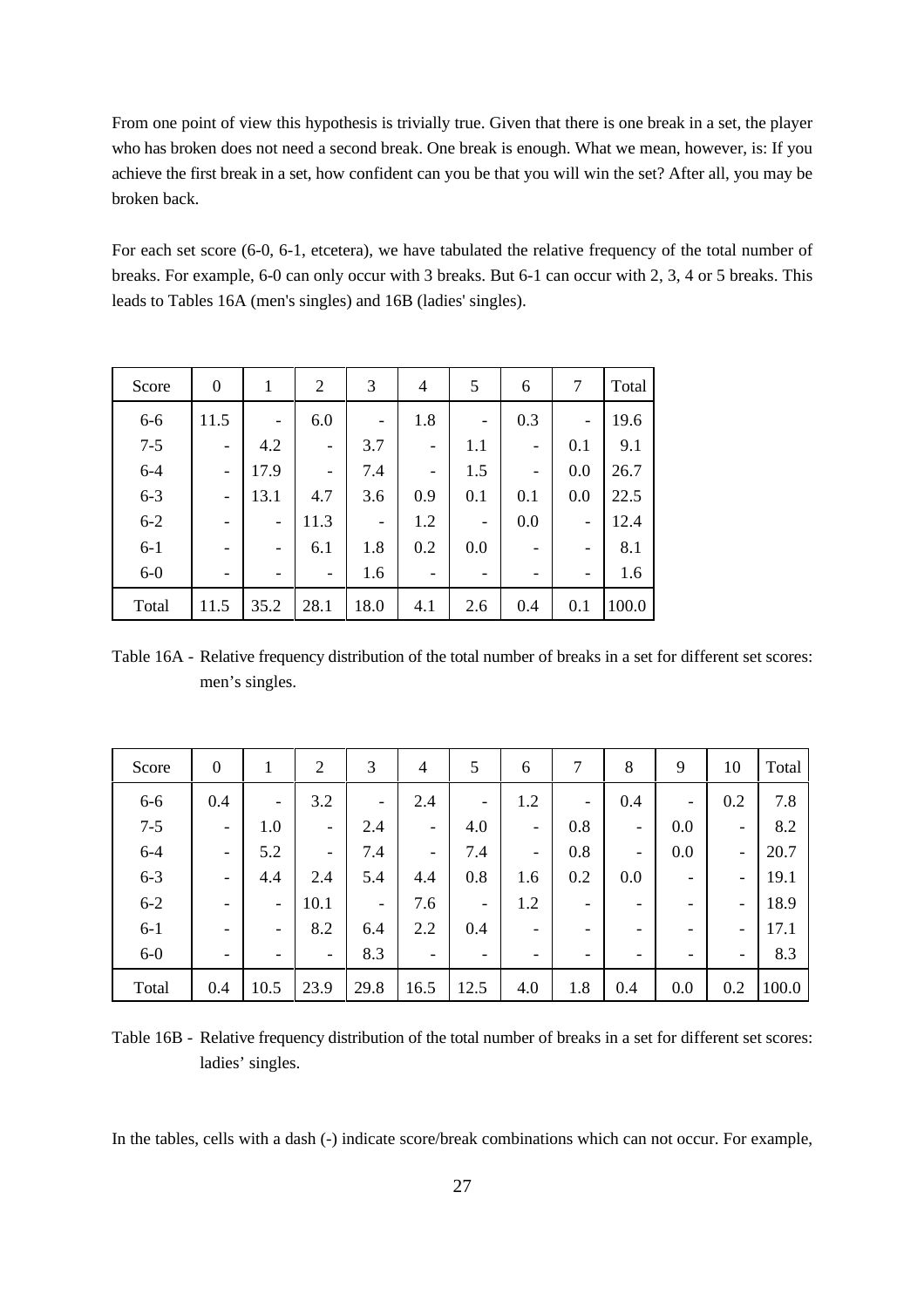the score 6-0 can not occur with 0 breaks (only with 3 breaks). The score 6-6 contains all the sets where a tie-break occurred and also the 5th (3rd) sets with scores 8-6, 9-7, etcetera. For the score 6-6 we count the number of breaks during the first 12 games only. In theory, a set could contain 12 breaks (even more in the final set), but in our data set the maximum number of breaks is 7 in the men's singles and 10 in the ladies' singles.<sup>16</sup>

Of the 950 sets observed in the men's singles there are 109 (11.5%) where each game goes with service until the score 6-6 has been reached. In the ladies' singles it is extremely rare to reach 6-6 without breaks. Of the 503 sets in our data set there are only 2 (0.4%) where this happens. A score of 6-0 is very rare in the men's singles (1.6%), but not so rare in the ladies' singles (8.3%). The most common set score is 6-4 both for the men (26.7%) and the women (20.7%). In the men's singles, 1 break is the most likely; in the ladies' singles, 3 breaks is the most likely.

If there are no breaks (which occurs only at the score 6-6), then we take this as evidence that one break would have been enough. If there is 1 break, then clearly 1 break was enough. If there are 2 or 3 breaks, all by the same player, then we assume that 1 break would have been enough. In all other cases 1 break was not enough. For example, at the score 6-4 with 3 breaks (2 for the winner of the set, 1 for the looser), the second break for the winner was necessary to win the set (without a tie-break), so that 1 break was not enough. Adding up the nine relevant percentages gives 72.2% in the men's singles and 46.4% in the ladies' singles. Hence, in the men's singles, it is true that usually 1 break is (or would have been) enough. In only 27.8% of the sets 2 or more breaks are required. In the ladies' singles, however, 1 break is usually not enough.

There is another way to consider Hypothesis 15, namely by estimating the probability that the player who breaks first also wins the set. When two players of equal strength (both seeded or both non-seeded) play against each other, the estimated probability of winning the set after one break increases from 50.0% to 85.4% in the men's singles and to 74.1% in the ladies' singles. Hence, a break is more important for the men than for the women, but for the women it also provides a substantial increase in the chance of winning the set. When a seeded and a non-seeded player play against each other, the probability that the seeded player wins a set is 76.1% (MS) and 81.2% (LS): the gap between seeded and non-seeded players is larger in the ladies' tournament than in the men's.<sup>17</sup> If the seeded player breaks the service of the non-seeded player his/her probability of winning the set increases from 76.1% to 93.2% (MS) and from 81.2% to 94.9% (LS). Conversely, if the non-seeded player breaks the service of the seeded player his/her probability of winning the set increases from 23.9% to 66.9% (MS) and from 18.8% to 59.3% (LS).

We now have two interpretations of Hypothesis 15. In the first interpretation we conclude that one break

<sup>&</sup>lt;sup>16</sup> Maleeva-Fragniere beat Godridge 7-5, 7-6 in the third round, 1992. Of the 12 games played in the second set until the tiebreak, only 2 went with service.

<sup>&</sup>lt;sup>17</sup> The probability that a seeded player wins a match against a non-seeded player is  $86.7\%$  (MS) and  $88.8\%$  (LS), respectively. The difference of 2.1%-points is smaller than the difference at set level (5.1%-points), because the women play a maximum of 3 sets, while the men play a maximum of 5 sets.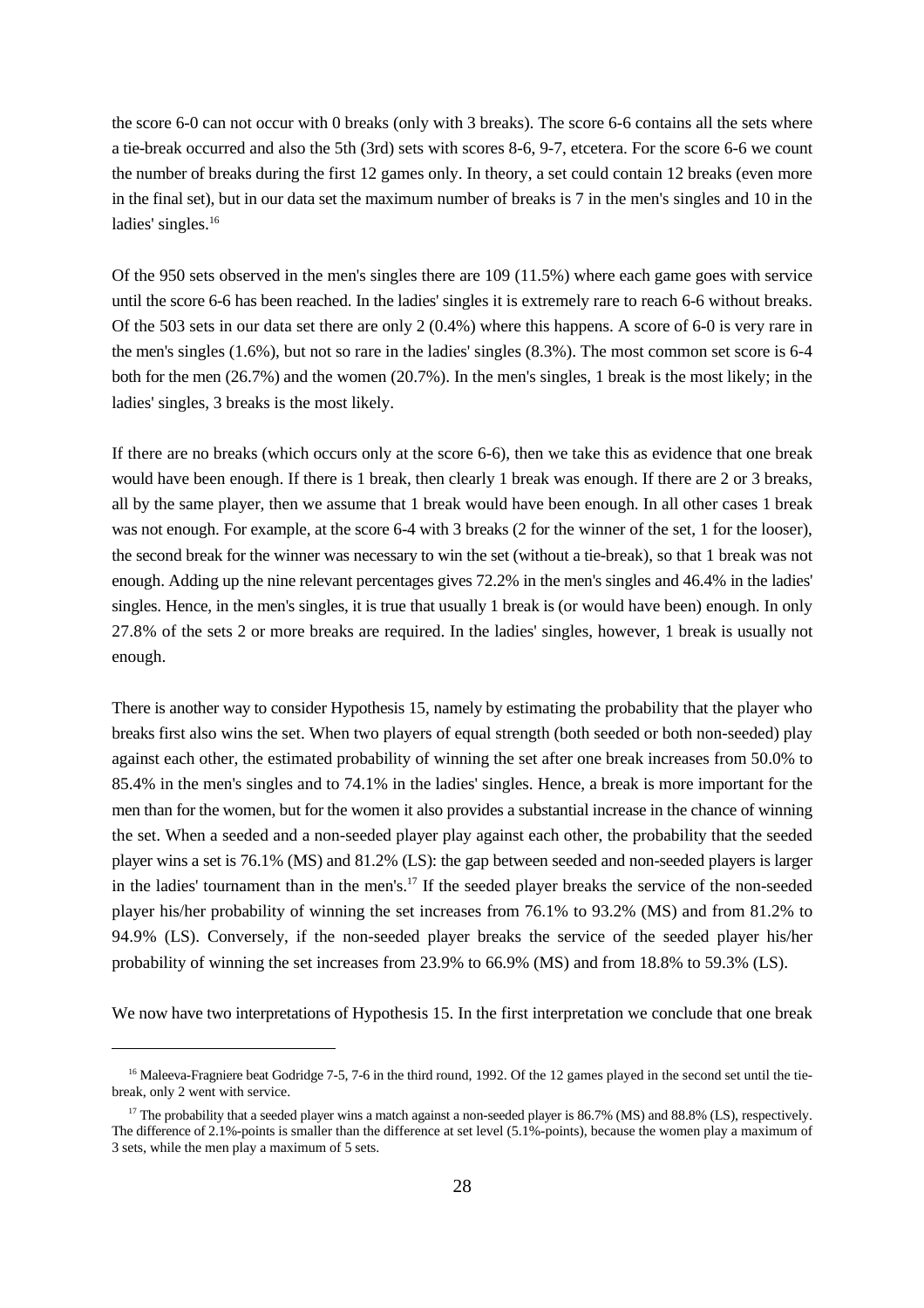is enough in the men's singles, but not in the ladies' singles. In the second interpretation we conclude that one break is usually enough, both in the men's singles and the ladies' singles, but that it depends on who plays whom. If a seeded player breaks a non-seeded player, he/she is almost certain to win the set. With two players of equal strength, the player who breaks will win the set four out of five times, approximately. And if a non-seeded player breaks a seeded player, his/her probability of winning the set increases to significantly more than one half, but there is still a substantial chance that the seed will break back and win the set.

How can the two, apparently contradictory, results for the ladies' singles be reconciled? The answer is that, even though in the ladies' singles one break is usually not enough (three is the most common number of breaks), nevertheless the player who forces the first break will have a big advantage. Further breaks will usually occur in the set (unlike in the men's singles), but the woman who breaks first is strong favourite to win the set. So, Hypothesis 15 is true for the men and both true and not true for the women. Most sets in the ladies' singles require more than one break, but the first break gives a clear advantage in winning the set.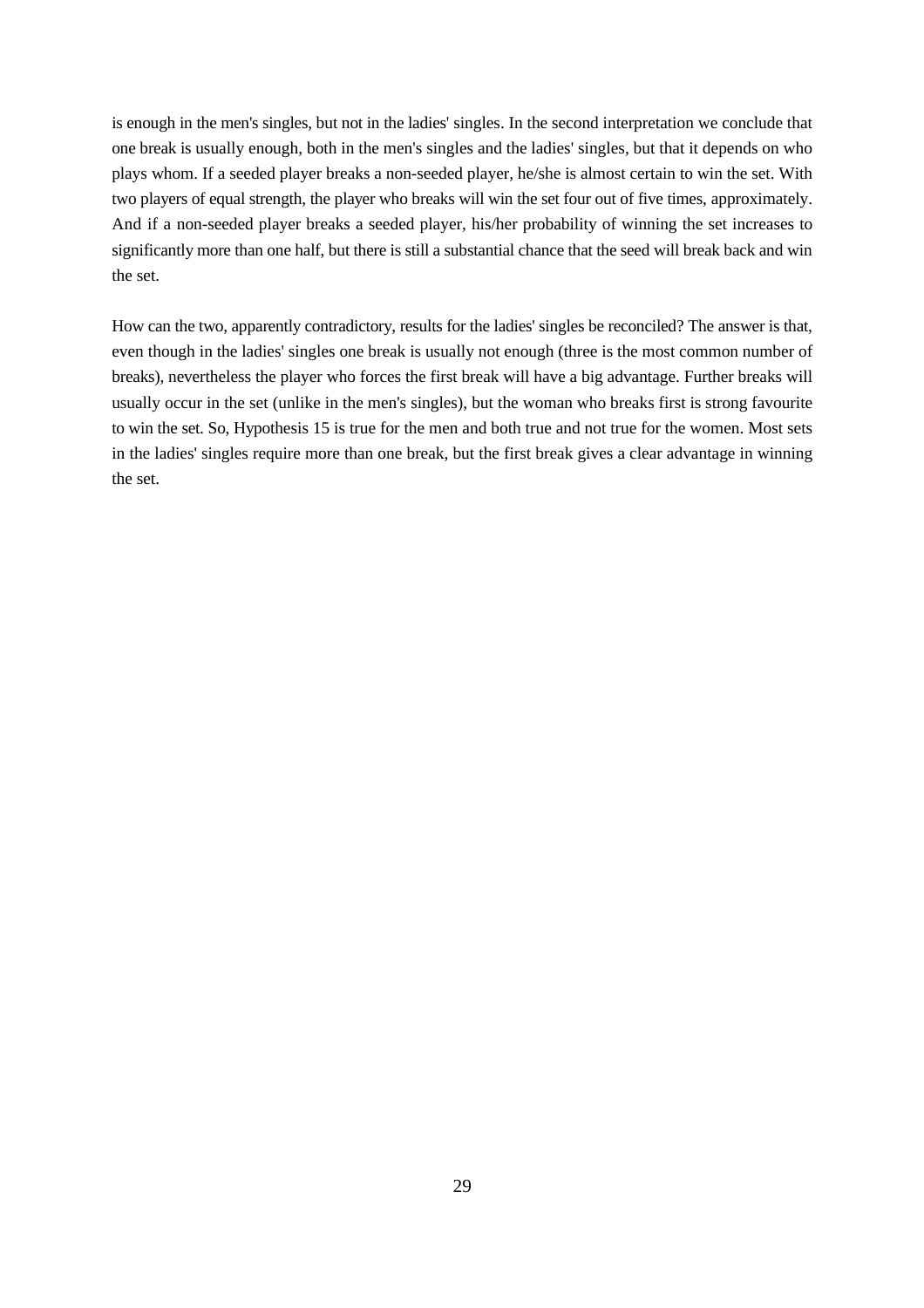### **7 The final set**

The final set (5th in the men's singles, 3rd in the ladies' singles) decides the match. Tension is high and mistakes can be very costly. In the men's singles 19.8% of the matches went to 5 sets, in the ladies' singles 25.6% went to 3 sets in our data set. There are a number of interesting questions relating to the final set. For example, suppose a seed plays against a non-seed. You wish to forecast the winner. At the beginning of the match, if no further information is available, the probability that the non-seed wins is small: 13.3% (MS) and 11.2% (LS). What is the probability at the beginning of the final set? Is it now close to 50%? The answer is that it is not. Naturally, the probabilities have increased, but only to 29.6% (MS) and 16.7% (LS); see Table 13. At 2-2 in sets in the men's singles, it is therefore certainly not true that the chances are now even between the seed and the non-seed. The seed is still very much the favourite. This is even clearer in the ladies' singles. At 1-1 in sets, the seeded player still has a probability of 83.3% to win the match!

Tennis matches can last for two or three hours or longer. The players get tired and therefore, possibly, their service becomes less powerful.

| Set            | Sd-Sd | Sd-NSd | NSd-Sd | NSd-NSd | Total |
|----------------|-------|--------|--------|---------|-------|
|                | 68.6  | 70.3   | 61.0   | 64.5    | 65.5  |
| $\overline{2}$ | 67.4  | 69.4   | 60.5   | 63.9    | 64.9  |
| 3              | 65.8  | 68.7   | 61.4   | 63.7    | 64.6  |
| $\overline{4}$ | 68.5  | 68.9   | 61.6   | 64.1    | 65.3  |
| 5              | 62.1  | 67.9   | 63.6   | 63.3    | 64.5  |
| Total          | 67.1  | 69.3   | 61.2   | 64.0    | 65.0  |

**Hypothesis 16: In long matches the dominance of the service decreases.**

Table 17A - Estimated probabilities of winning a point on service: men's singles.

| Set            | Sd-Sd | Sd-NSd | NSd-Sd | NSd-NSd | Total |
|----------------|-------|--------|--------|---------|-------|
|                | 57.8  | 62.6   | 51.1   | 56.6    | 56.8  |
| $\overline{2}$ | 56.9  | 63.4   | 49.0   | 55.7    | 56.0  |
| 3              | 53.8  | 62.1   | 51.1   | 57.0    | 56.0  |
| Total          | 56.9  | 62.9   | 50.2   | 56.3    | 56.4  |

Table 17B - Estimated probabilities of winning a point on service: ladies' singles.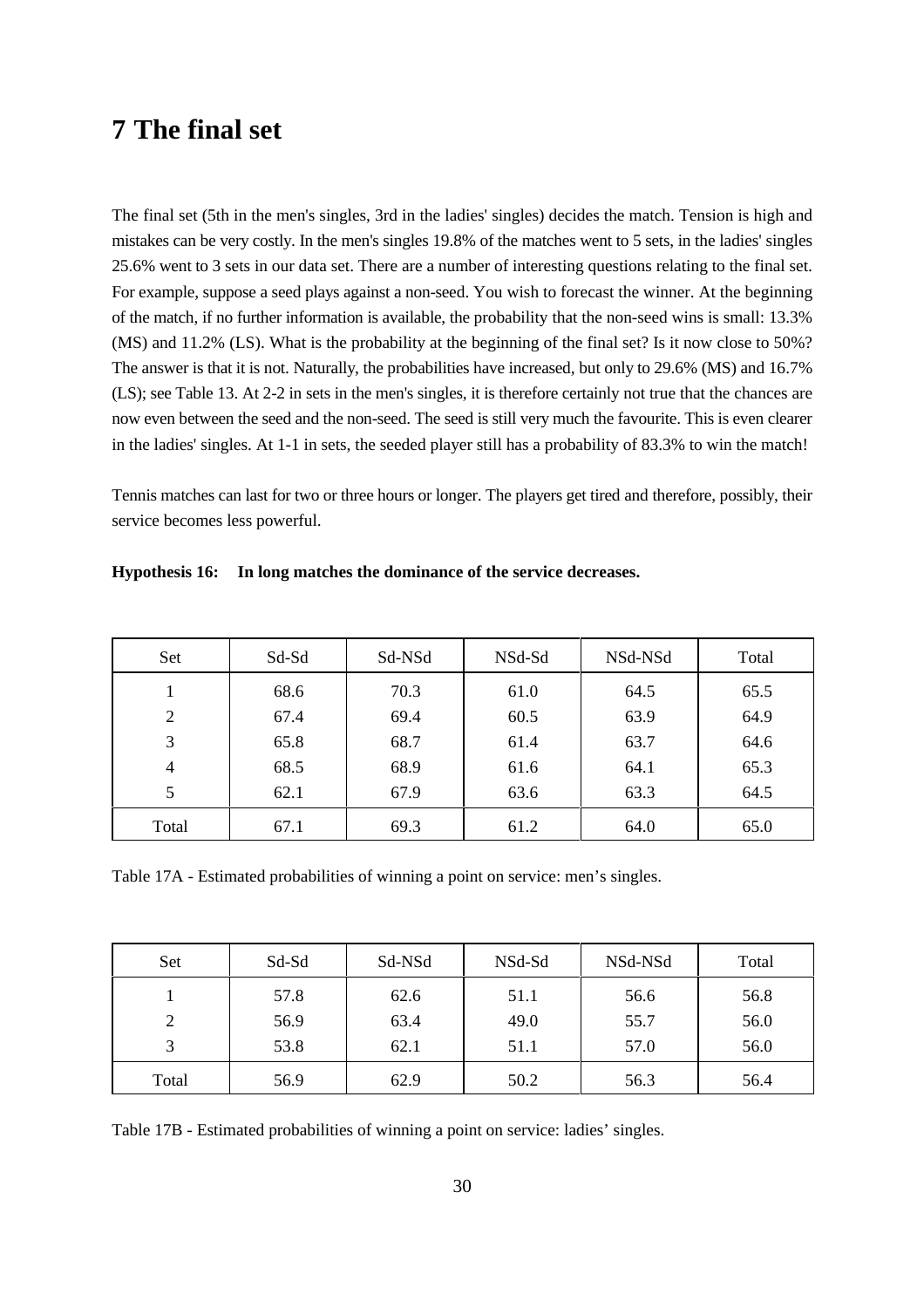Tables 17A and 17B present the probabilities of winning a point on service, by set and sub-category. We notice first that in the first 3 sets in the men's singles (first 2 sets in the ladies' singles) the service dominance decreases slightly, but consistently. The reason cannot be that the server gets tired, so it must be that the receiver gets increasingly better acquainted with his/her opponent's service and thus scores more points. Also, the number of aces decreases in the first 3 sets (9.7%, 9.1%, 9.0%) in the men's singles and the first 2 sets (3.4%, 3.0%) in the ladies' singles.

Regarding Hypothesis 16, there is no support for the idea that the service becomes less dominant in the final set, with the possible exception of matches between two seeds. But even there the more likely explanation is not that the server gets tired, but that the receiver puts more energy and concentration in each point. Hence, the receiver gets better rather than the server gets worse.

#### **Hypothesis 17: In the final set the player who has won the previous set has the advantage.**

|              |                       |                |    | each point. Hence, the receiver gets better rather than the server gets worse. |              |                 |         |                | explanation is not that the server gets tired, but that the receiver puts more energy and concentration in |                |
|--------------|-----------------------|----------------|----|--------------------------------------------------------------------------------|--------------|-----------------|---------|----------------|------------------------------------------------------------------------------------------------------------|----------------|
|              |                       |                |    | We complete our discussion with another well-known <i>idée reçue</i> .         |              |                 |         |                |                                                                                                            |                |
|              | <b>Hypothesis 17:</b> |                |    |                                                                                |              |                 |         |                | In the final set the player who has won the previous set has the advantage.                                |                |
| frequencies. |                       |                |    |                                                                                |              |                 |         |                | Let us consider Table 18 which, in contrast to previous tables, gives frequencies rather than relative     |                |
|              |                       | Sd-Sd          |    | Sd-NSd<br>Sd wins                                                              |              | Nsd wins        | NSd-NSd |                |                                                                                                            | Total          |
|              |                       |                |    | $4th$ (2nd) set                                                                |              | $4th$ (2nd) set |         |                |                                                                                                            |                |
|              | B                     | $\overline{B}$ | B  | $\overline{B}$                                                                 | B            | $\overline{B}$  | B       | $\overline{B}$ | $\bf{B}$                                                                                                   | $\overline{B}$ |
| MS           | 1                     | 8              | 8  | $\overline{2}$                                                                 | 6            | 11              | 9       | 6              | 24                                                                                                         | 27             |
| LS           | 3                     | 6              | 18 | 5                                                                              | $\mathbf{1}$ | 12              | 10      | $\overline{2}$ | 32                                                                                                         | 25             |

Table 18 - Frequency distribution of winning both 4th and 5th set in men's singles (2nd and 3rd set in

The number of observations is quite small: 51 final sets in the men's singles, 57 in the ladies' singles. In the men's singles the probability that the same player wins the fourth and fifth sets is estimated to be 47.1%. In the ladies' singles the estimated probability that the same player wins the second and third sets is 56.1%. Given the small amount of observations, these percentages are not significantly different from 50% and hence there is no ground for believing Hypothesis 17.

However, if we look at the sub-categories, then a pattern can nevertheless be abstracted from the data. In the men's singles, the probability that the same player wins the fourth and fifth sets is estimated to be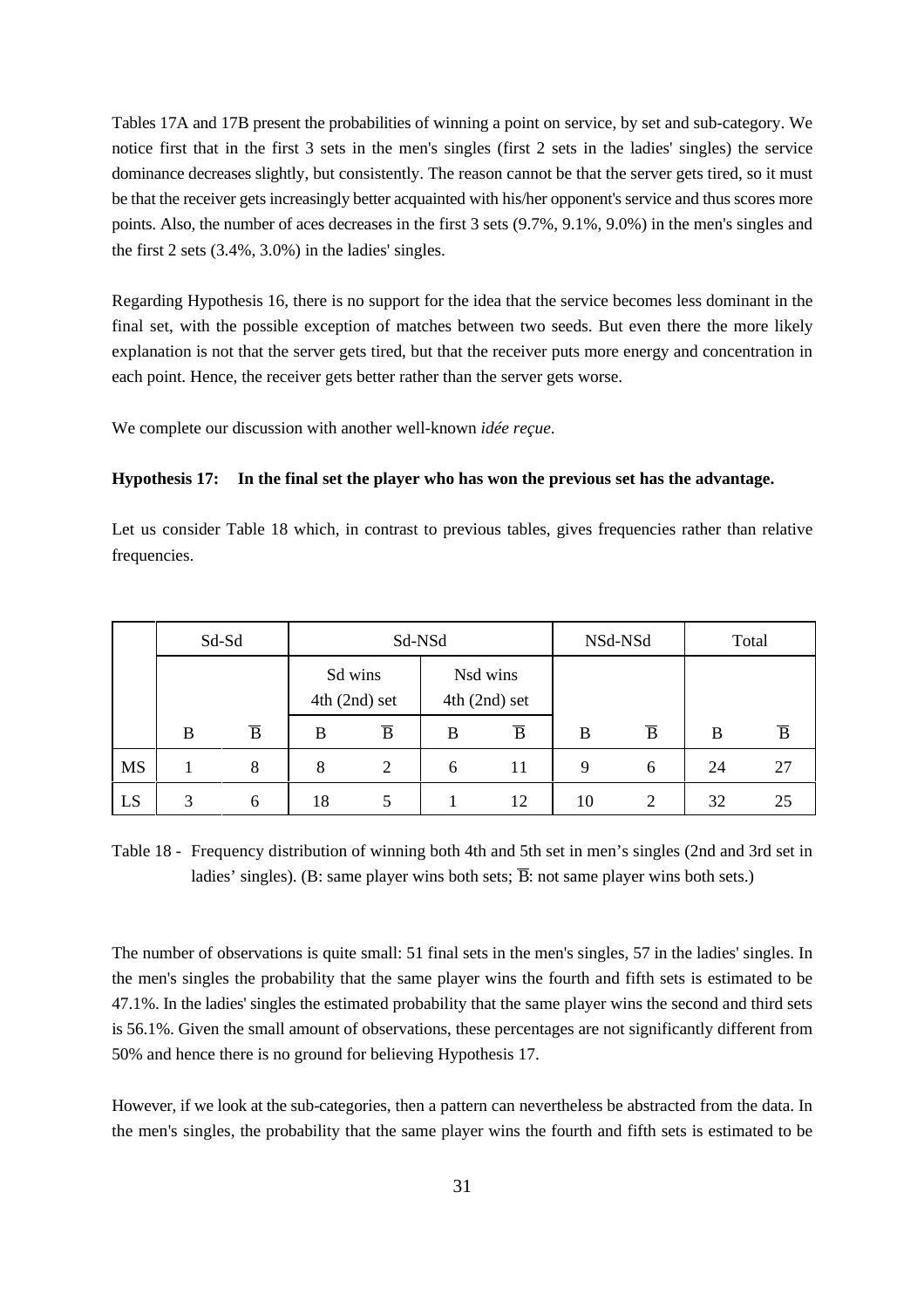11.1% when two seeds play each other, 60.0% when two non-seeds play each other, and 51.9% when a seed and a non-seed play each other. In the ladies' singles the estimated probability that the same player wins the second and third sets is 33.3% when two seeds play each other, 83.3% when two non-seeds play each other, and 52.8% when a seed plays against a non-seed. Even though the number of observations is small, there appears to be some pattern. When two seeds play each other the winner of the 4th (2nd) set will probably loose the match, especially in the men's singles. When two non-seeds play each other, then the winner of the 4th (2nd) set will probably win the match, especially in the ladies' singles. And when a seed plays against a non-seed, it is irrelevant who won the 4th (2nd) set: the seeded player in the men's singles has an estimated probability of 70.4% (19/27) to win the match, in the ladies' singles of 83.3% (30/36), independent of what happened in the 4th (2nd) set; see also Table 13. Hence, there is some support for Hypothesis 17, but only in matches between two non-seeded players.

This hypothesis concludes our attack upon the *idées reçues* of tennis. We have attempted to investigate a number of commonly heard hypotheses, basing our analysis on point-by-point data of almost 500 singles matches played at Wimbledon during a period of four years (1992-1995). Many of the hypotheses turn out to be false or only partially true and we hope that this will be of interest to players, coaches, spectators and commentators of tennis.